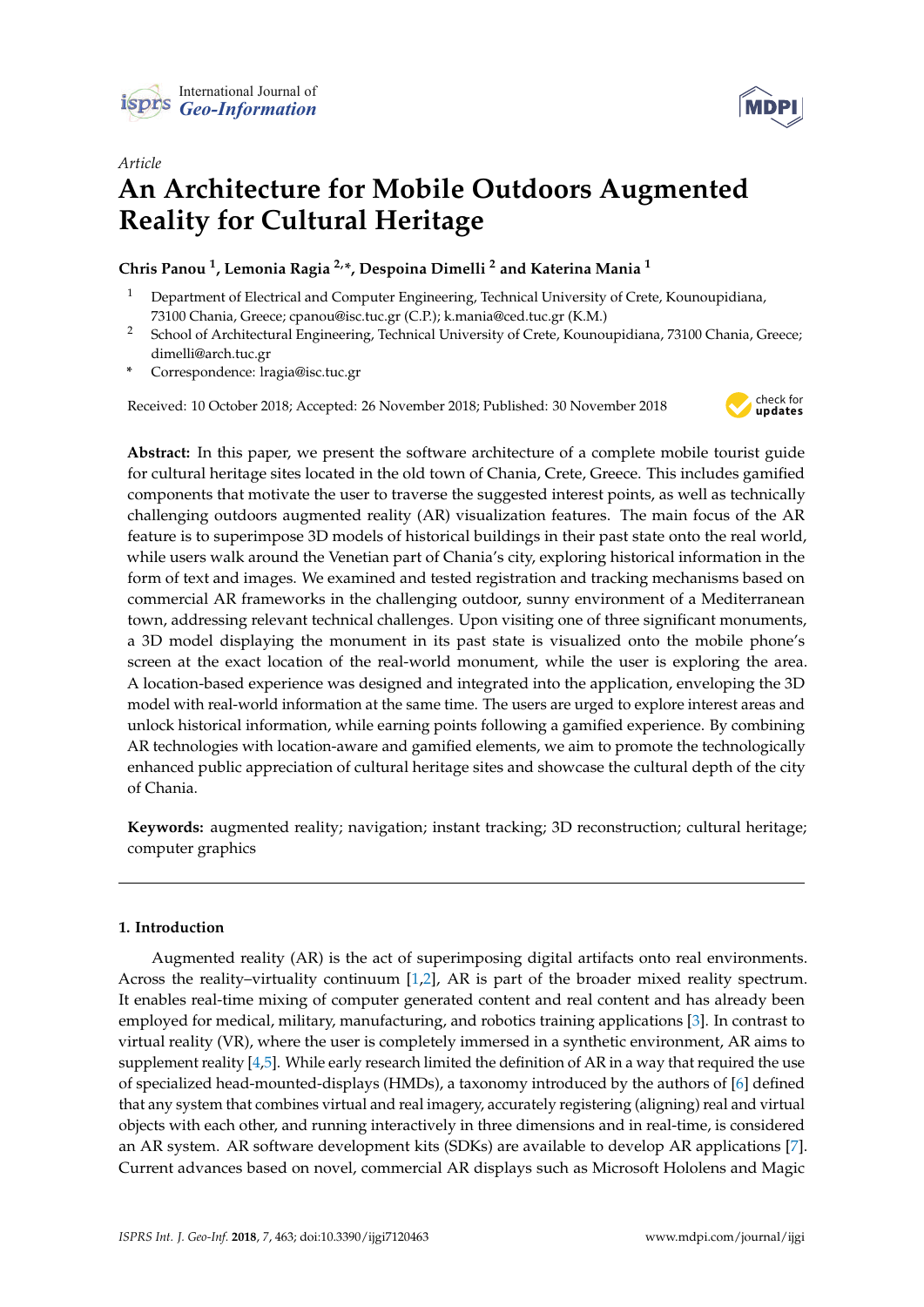Leap, as well as the huge investment drawn towards their development, showcase AR's potential for integration into the every-day life of the consumer.

Based on mobile phones' current technical specification enabling them to render 3D content and combine it with camera input, we developed the proposed mobile AR (MAR) application for Android mobile phones, offering a real-time, on-site, 3D depiction and visualization of historical monuments of the old town of Chania, Crete, Greece. We present a location-based AR application for Android devices that provides a sightseeing experience that aims to challenge and motivate the visitors to further explore and uncover the city's underlying history. In this paper, we present the software architecture of the system, which seamlessly incorporates AR features for the challenging, sun-wrenched outdoor environment of a busy Mediterranean town. The system proposed includes gamified scenarios and advanced AR features that enhance user experience while the visitor walks around interest points. The main functionality is incorporated in a digital map including the AR camera view. The main focus of the AR feature is to superimpose 3D models of historical buildings in their past state onto the real world, while users hold their consumer-grade mobile phones while walking on-site. Historical information in the form of text and images is available at the same time.

We are faced with significant technical, registration, and tracking challenges that relate to the accurate registration of 3D content at the exact location of the real-world monument, without the use of black and white markers, which are normally placed on surfaces. Moreover, the visualization of 3D content outdoors, taking into account extreme sunlight, visitors obscuring views, inaccuracy of geo-location based on global positioning system (GPS), as well as unstable computer vision registration approaches, poses challenging technical issues. We review potential solutions to the registration problem for outdoor AR implementations, evaluate them, and put forward a stable solution for mobile outdoor AR visualization without the need for placing markers.

Taking into consideration the historical significance of the monuments, our approach offers the opportunity to interact with them in non-intrusive ways, thus eliminating the need to interfere with the remains and on-going archaeological research. Based on a mobile, personalized, location-aware experience taking place in various areas of Chania, Crete, we aim to showcase the city's cultural wealth. The mobile AR application is based on a database that stores historical information of a large variety of monuments. The database also stores a real-time record of personalized user visits in their selected areas of interest, which is only available to each specific user after signing in.

The old Venetian part of the city of Chania was selected as the main spatial location for its rich history, enriched by influences from other cultures. It is distinguished by the presence of historical monuments from the Minoan, Roman, Arabic, Venetian, and Ottoman periods until the Greek historical period. Adverse climate conditions, modern city planning, and rapid expansion have slowly compromised the state of these sites, thus endangering their historical value over time, as well as their original beauty. For this work, a specific route around the Venetian part of the city of Chania was selected as the main route that a tourist holding a mobile phone would traverse. In relation to the AR visualization, three monuments were selected, representing three distinct historical periods and architectural interests. These are the following: (a) the Glass Mosque (Figure [1a](#page-2-0)) from the 17th century [\[8\]](#page-21-7). This is the first mosque built in Crete and the only one remaining in the city. It included a minaret (Figure [1,](#page-2-0) right 1b, 1c), which was demolished. (b) The Saint Rocco temple is one of many Venetian churches in Chania (Figure [2\)](#page-2-1) [\[9\]](#page-21-8). Only part of the church is in place, while the exterior facades are painted and the original texture has been lost. (c) The Byzantine wall, which is one of the most famous monuments in the city, built around the sixth and seventh century AD (Figure [3\)](#page-2-2) [\[10\]](#page-21-9).

The Glass Mosque (Figure [1\)](#page-2-0) is located in the Venetian harbor of Chania and is the first mosque that was built in Crete and the only surviving one in the city, dating from the second half of the 17th century. Erected in honor of the first garrison commander of Chania, named Küçük Hasan, it is a jewel of Islamic art in the Renaissance. The mosque is a cubic building covered by a large hemispherical cupola supported by four ornate stone arches. Its western and northern parts are surrounded by a covered arcade of six small cupolas, which are open at the top, as is customary in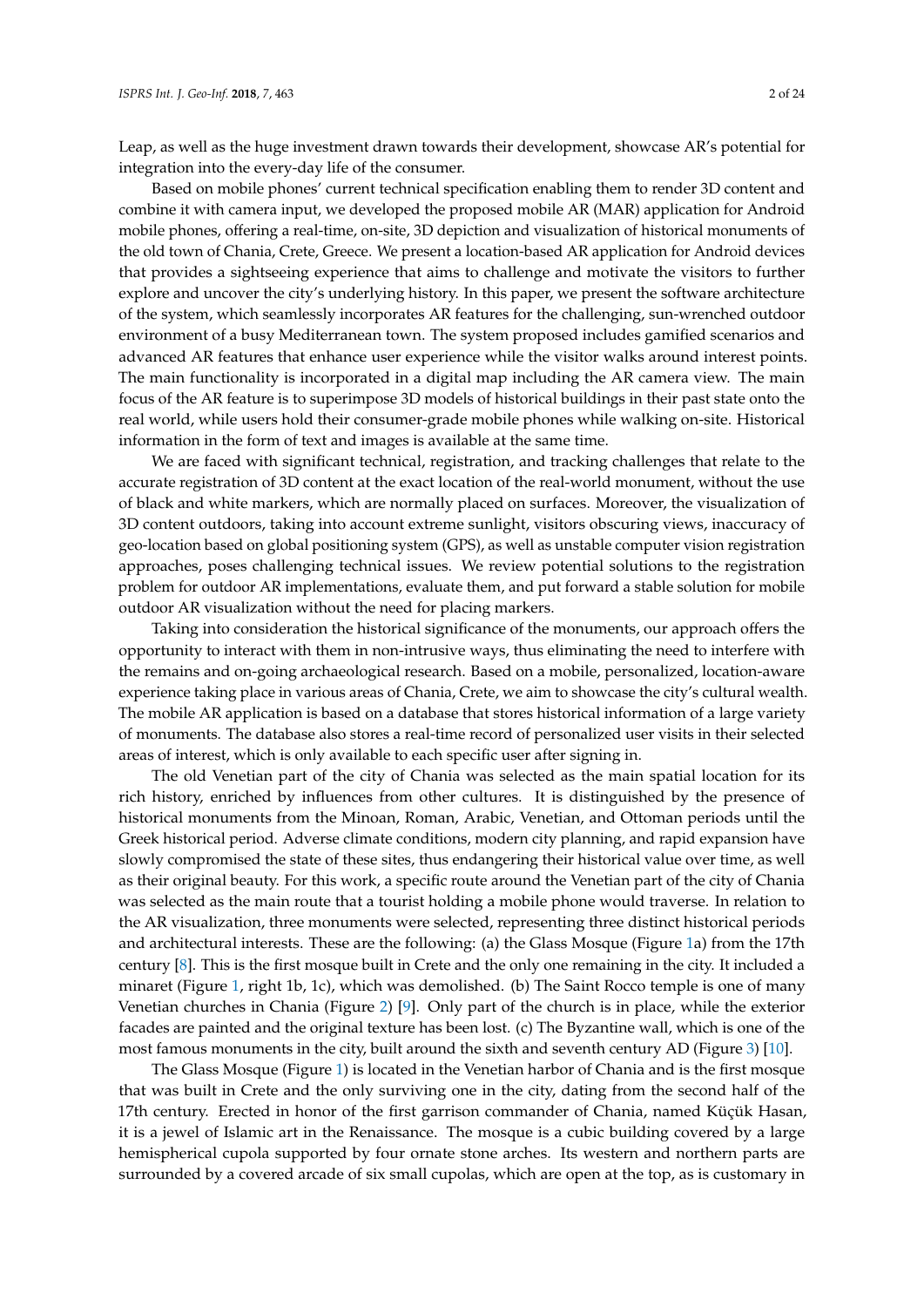mosques. Around 1880, the arcade was covered with arched openings of neoclassic style. The small, but picturesque minaret was demolished in 1920 or in 1939. It was quite badly damaged by bombing during WWII. After suffering substantial damage during the war, it was finally restored and moved to Chania's archaeological museum. Later, it was used as either a warehouse, a folk art museum, the Information Office of the Hellenic Organization of Tourism, and recently as a home to seasonal events and exhibitions.

<span id="page-2-0"></span>

**Figure 1.** (**a**) The Ottoman Glass Mosque in its current state on the left (author's picture). Its original state in the middle (**b**) and on the right (**c**). Image (**b**) comes from G. Despotaki's archive and image (**c**) from M. Manousaka's archive.

<span id="page-2-1"></span>

**Figure 2.** Front side of the temple showing the northern (**left**) and the southern (**right**) part.

The Saint Rocco temple is a Venetian chapel on the northwest corner of Splantzia square, and consists of two different forms of vaulted roof aisles (Figure [2\)](#page-2-1). Although the southernmost part is preserved in good condition, the northern and oldest one has had its exterior painted over, covering its stony façade, while a residential structure has been built on top.

<span id="page-2-2"></span>

**Figure 3.** The Byzantine wall and the part chosen to be 3D modeled in green (**left**). The demolished and built over towers of the wall (**right**).

The Byzantine wall was built over the old fortifications of the Chydonia settlement around thesixth and seventh century AD (Figure [3\)](#page-2-2). Its outline is irregular with a longitudinal axle from the east to the west, where its two central gates were located. The wall consists of rectilinear parts, interrupted by small oblong or polygonal towers, many of which are now partly or completely demolished (Figure [4\)](#page-3-0).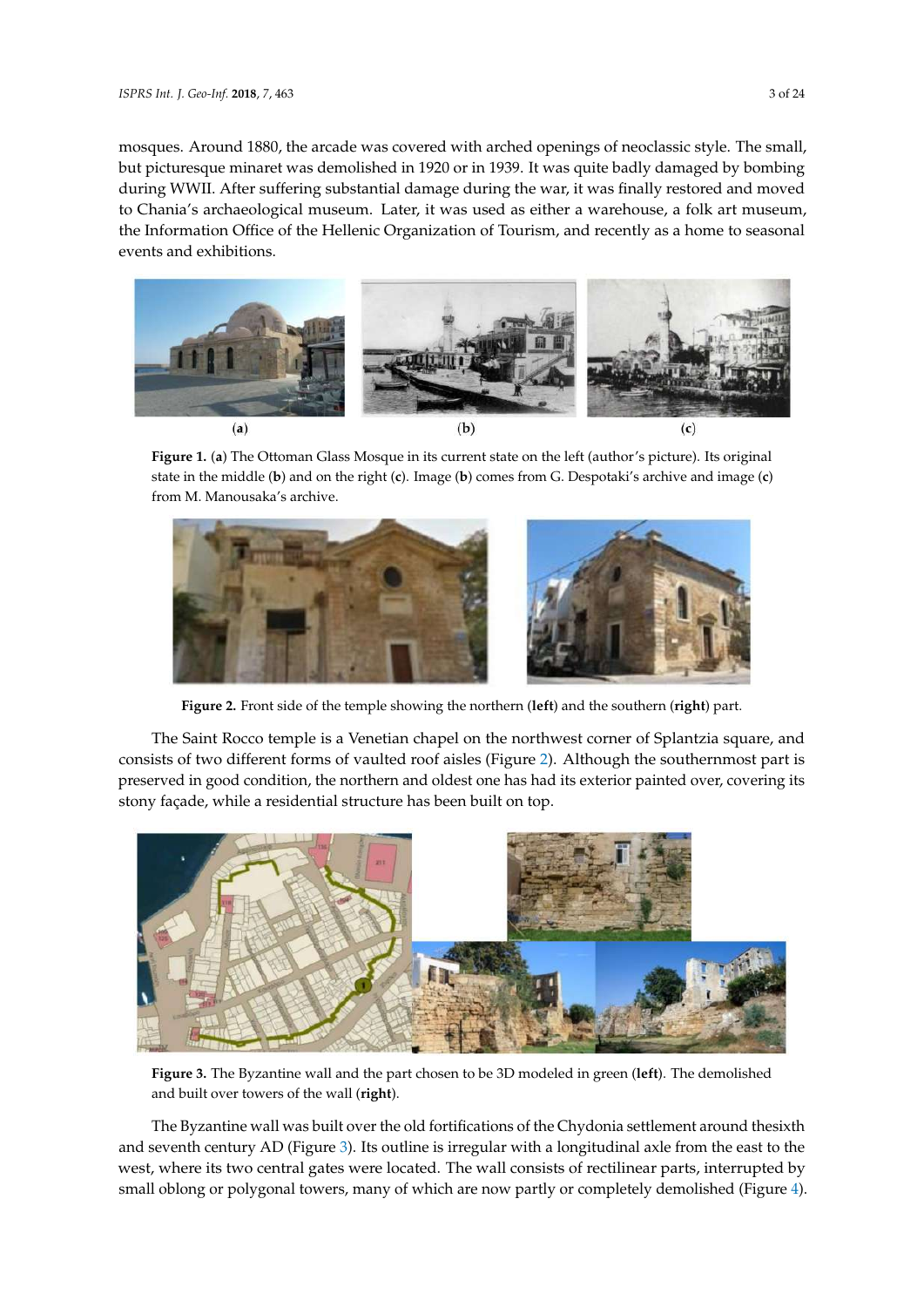<span id="page-3-0"></span>

**Figure 4.** (**a**) Glass Mosque; (**b**) Saint Rocco temple; (**c**) Byzantine wall.

The scope of this work is to virtually restore partially or fully damaged buildings and structures on historic sites and enable visitors to see them integrated into their real environment through a mobile phone. Our aim is to design and implement a mobile AR application for Android devices that will help visitors interact with the city's monuments. We aim to deliver geo-located information to the users, through text, images, and AR, and help them document their visits. By integrating digital maps and a location-based experience, we aim to urge the users to further investigate interest areas in the city and uncover their underlining history. The AR mobile application developed aims to provide an easily extendable platform for future additions of digital content, and requires a moderate amount of development and technical expertise. The goal is to provide a complete and operational AR experience to the end-user by tackling significant AR technical challenges related to the accurate registration and positioning of the 3D content integrated into a mobile application.

#### *Previous Work*

In comparison with older see-through AR displays, which were head-mounted, based on cumbersome hardware and complicated software modules, a recent emergence in mobile technology has led to an integrated platform, ideal for the development of AR experiences, often referred to as mobile AR (MAR). MAR is a concept first conceived in the late 1990s, producing early AR systems for cultural and archaeological sites, mainly indoors. However, today's modern smartphones have brought AR to a wider audience. The presence of high processing power, cameras, and inertial and global positioning system (GPS) sensors provides the necessary components of an AR system in an ergonomic hand-held device.

In past years, AR has been utilized for a number of applications in cultural heritage. *Archeoguide* was first presented using AR for personalized tours in cultural heritage sites [\[11,](#page-21-10)[12\]](#page-21-11). The system allowed users to experience a VR world featuring computer generated 3D reconstructions of ruined sites without isolation from the real world. Two years later, an extended version presented a personalized mobile guide for outdoor archaeological sites [\[13\]](#page-22-0), employing the site of Ancient Olympia as a test case [\[14\]](#page-22-1). The system provided on-site help and AR reconstructions of ancient ruins. It made use of a compass, a DGPS (differential global positioning system) receiver integrating images streamed from a webcam, and the users' location and orientation. Visitors carried a backpack computer that performed the calculations, and wore a see-through head-mounted-display (HMD) to display the digital content. By today's standards, the system was cumbersome and heavy. Despite the ergonomic restrictions, it was very well-received by the visitors as it provided a unique site-seeing experience [\[14\]](#page-22-1).

A MAR application representing a historical tour guide including old photographs and information about a historical street has been reported in the work of [\[15\]](#page-22-2). An early overview of AR in cultural heritage highlighted the technical problems of AR development, mostly centered on registration and rendering issues, as well as having to rely on black and white markers for correct alignment [\[16\]](#page-22-3). Other AR approaches aimed to connect the excavation site with the artifacts in the museum in order to enable contextual awareness of the visitor [\[17\]](#page-22-4). The Augmented Representation of Cultural Objects ARCO system combined VR and AR, enabling museums to display their 3D, digitized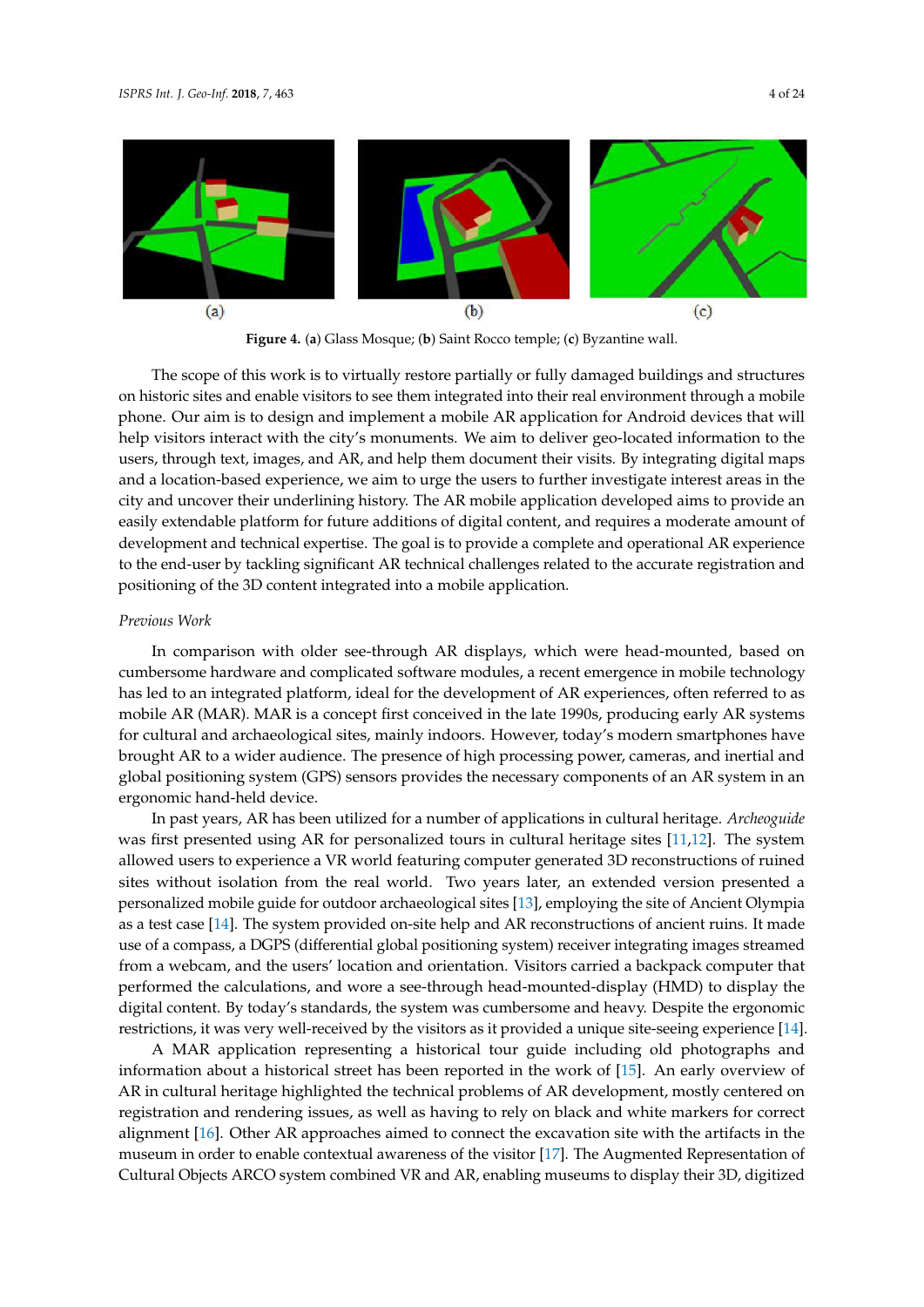collections on the web [\[18\]](#page-22-5). The users could interact with sensor-enhanced physical objects while their digital reconstructions were simultaneously manipulated [\[19\]](#page-22-6). An AR framework for on-site visualization of archaeological data employed visual tags, overlaying 3D models on images provided in real-time by the phone camera, aiming to display accurately positioned information [\[20\]](#page-22-7).

MARCH was a MAR application for digitally enhancing visits to prehistoric caves [\[21\]](#page-22-8). It was developed in Symbian C++, running on a Nokia N95. The system made use of the phone's camera to detect images of cave engravings and overlay an image of the original drawings on them, on-site. This was the first attempt of a real-time MAR application without the use of grey-scale markers. Instead, colored patches positioned at the corners of photographs were employed, viewing these and not the real-world environment. An integrated mixed reality system for recreating virtual human actors by integrating the real world and a 3D scene populated by them was presented by the authors of [\[22\]](#page-22-9). This platform was employed on the real-world site of ancient Pompeii [\[23\]](#page-22-10).

With the emergence of smart mobile devices, sophisticated AR experiences were made possible, such as the one placed on the Bergen-Belsen memorial site. This was a former WWII concentration camp in northern Germany, which was burned down after its liberation [\[24\]](#page-22-11). The application integrated database interaction, reconstruction modeling, and content presentation in a hand-held device. The system was developed for an iPhone. Real-time tracking was performed based on the device's GPS and orientation sensors. Navigation was conducted via either maps or the camera. The system superimposed3D reconstructed buildings on the actual site, visualizing their past and present state. Focusing on the promotion of cultural heritage in outdoor settings, VisAge aimed to transform users into authors of cultural stories in urban environments through physical space [\[25\]](#page-22-12). A story consisted of spatially distributed POIs (points of interest). Each POI was assigned its own digital content including images, text, or audio. A viewing tool was developed for mobile tablets in Unity3D using Vuforia's tracking library in order to overlay the digital content on the real space. The users could then follow these routes in the city and experience new stories.

Further work related to 3D reconstructions was shown in CityViewAR [\[26\]](#page-22-13), a mobile outdoor AR application allowing the visualization of destroyed buildings after major earthquakes in Christchurch, New Zealand. Besides providing stories and pictures of the buildings, the main feature of the application was the ability to visualize 3D models of the buildings in AR. A practical solution presented by the authors of [\[27\]](#page-22-14) guided groups of visitors in noisy indoor environments, employing analogue audio transmission and reliably trackable AR markers. Preparation of the environment with fiducials and supervision of the visits by experts was necessary in order to avoid accidents and interference with the working environment.

PRISMA combined the concept of tourist binoculars and AR technologies [\[28\]](#page-22-15). The real-world scene was enhanced by digital information, providing an interactive user-friendly system. AR interfaces for visiting cultural heritage sites employed multimedia sketches as a means of communication between experts [\[29\]](#page-22-16). An AR tourist guide was designed and implemented for mobile devices, which enabled tourists to present historical information [\[30\]](#page-23-0). Real-time tracking was performed using either computer vision techniques or sensors such as GPS and gyroscopes. Another approach puts forward a 3D reconstruction methodology applied to the restoration of historical monument based on tacheometry data [\[31\]](#page-23-1). AR technologies were developed to visualize restoration areas and their effect after restoration.

Putting forward a mobile, personalized, location-aware MAR experience taking place in the historical part of Chania, Crete, we aim to enhance user experience and interaction with cultural heritage sites and showcase the city's cultural wealth, as well as to address technical challenges related to registration techniques for AR outdoors. The mobile AR application presented features a database that holds records of historical monuments on-site. The database stores users' documentation of their visits and interactions in their areas of interest, available to each user that signs in. AR development of a city poses significant technical, as well as user interaction, challenges. Reliable position and pose tracking is paramount so that the 3D content representing the monuments in their past state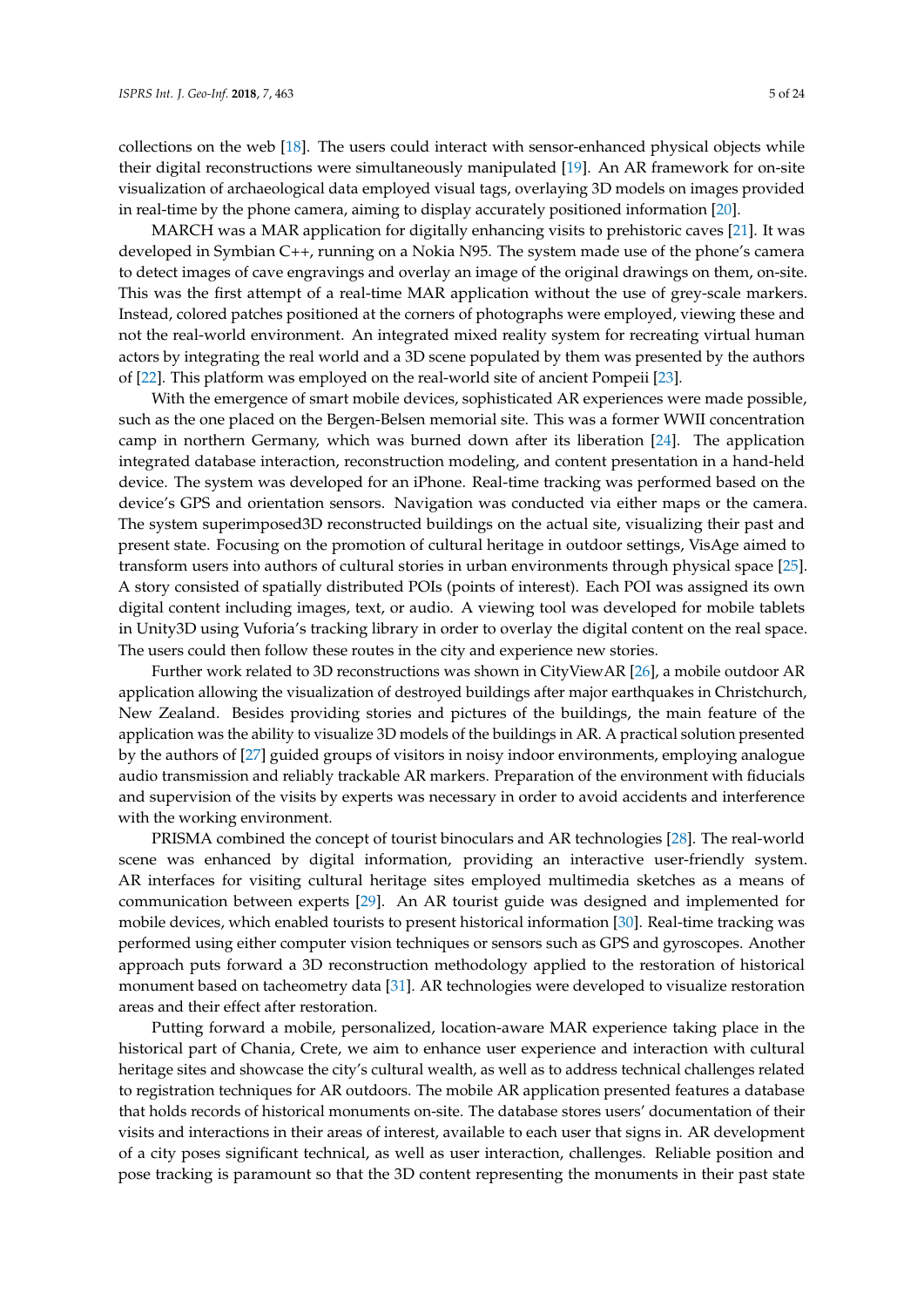is accurately superimposed on real settings at the exact position required. This is one of AR's most significant research challenges. Our system features a geo-location and sensor approach, which, compared with optical tracking techniques, allows for free user movement throughout the site, independent of changes in the buildings' structure. Moreover, we combined this implementation with a hybrid registration technique (sensor-based and vision-based), in order to showcase the capabilities of future AR technologies.

#### **2. AR Methodology**

In this work, we present the design and implementation of a MAR (mobile augmented reality) application for Android devices that provides on-site 3D visualization of historical buildings located in the historical part of Chania, Greece. These are superimposed over their real-world equivalent, as part of a smart AR tourist guide. Further to 2D images and text often presented by mobile tourist guides, we aim to enrich the sightseeing experience by providing a means to visualize the past glory of these sites in the context of their real-world surroundings. Taking into consideration the historical significance of the monuments, our approach offers the opportunity to interact with them in non-intrusive ways, without physically interfering with the remains and on-going archaeological research. In order to accurately record the geo-location of the monument and provide real-time tracking, the standard sensors of a mobile phone are used. We do not place markers or patches on the monument and the implementation of the software does not require any physical contact with the monument.

#### *2.1. The AR Registration Technical Challenge*

AR registration is the degree to which 3D information is accurately placed and integrated as part of the real environment. The objects in the real and 3D scene should be correctly aligned with respect to each other, or the illusion that the two co-exist is compromised [\[32\]](#page-23-2). In contrast to VR, where such errors result in visual–kinesthetic conflicts, in AR, such conflicts are driven by the visual sense alone and are easier to detect. A user wearing a VR headset raising an arm and actually viewing a virtual one at the same time that is off by a few centimeters may not detect the spatial misplacement because of the conflict between the "sensed" position of the real arm and the "seen" position of the virtual one. In the corresponding AR application, the virtual arm should completely overlap the real one; therefore, such an error would be easily detectable.

Registration errors are defined as dynamic and static. Static errors are the ones that affect the AR scene even when both user and environment are in stasis. Sources of such errors can be the inaccurate calibration of mechanical parts, incorrect tracker-to-eye ratio, field-of-view parameters, optical lens distortions, and so on. Static errors depend mostly on mechanical parts and the correct initial calibration of the system, and can be accounted for to a very satisfying degree. Dynamic errors, on the other hand, are the ones that take effect if either the viewpoint (user) or the annotated object begins moving. For MAR, this error is by far the largest contributor to the registration problem and varies depending on the implementation.

In early AR systems, the single most important factor for dynamic errors was end-to-end system delays. A tracker reports user movements, and the system should then update the digital artifacts on the screen. This computation and its delivery should precede changes in the user's pose, which proved to be a very difficult task at the time. With today's hardware, system delays have been minimized and the main source of errors in registration is pose estimation, for example, position and orientation tracking. AR tracking is a complicated task with no single best solution.

In order to register virtual content in the real world, the pose (position and orientation) of the viewer with respect to some "anchor" in the real world must be determined. Depending on the application and technologies used, the real-world anchor may be a physical object, such as a magnetic tracker source or paper image marker, or may be a defined location in space, determined using GPS or dead-reckoning from inertial tracking.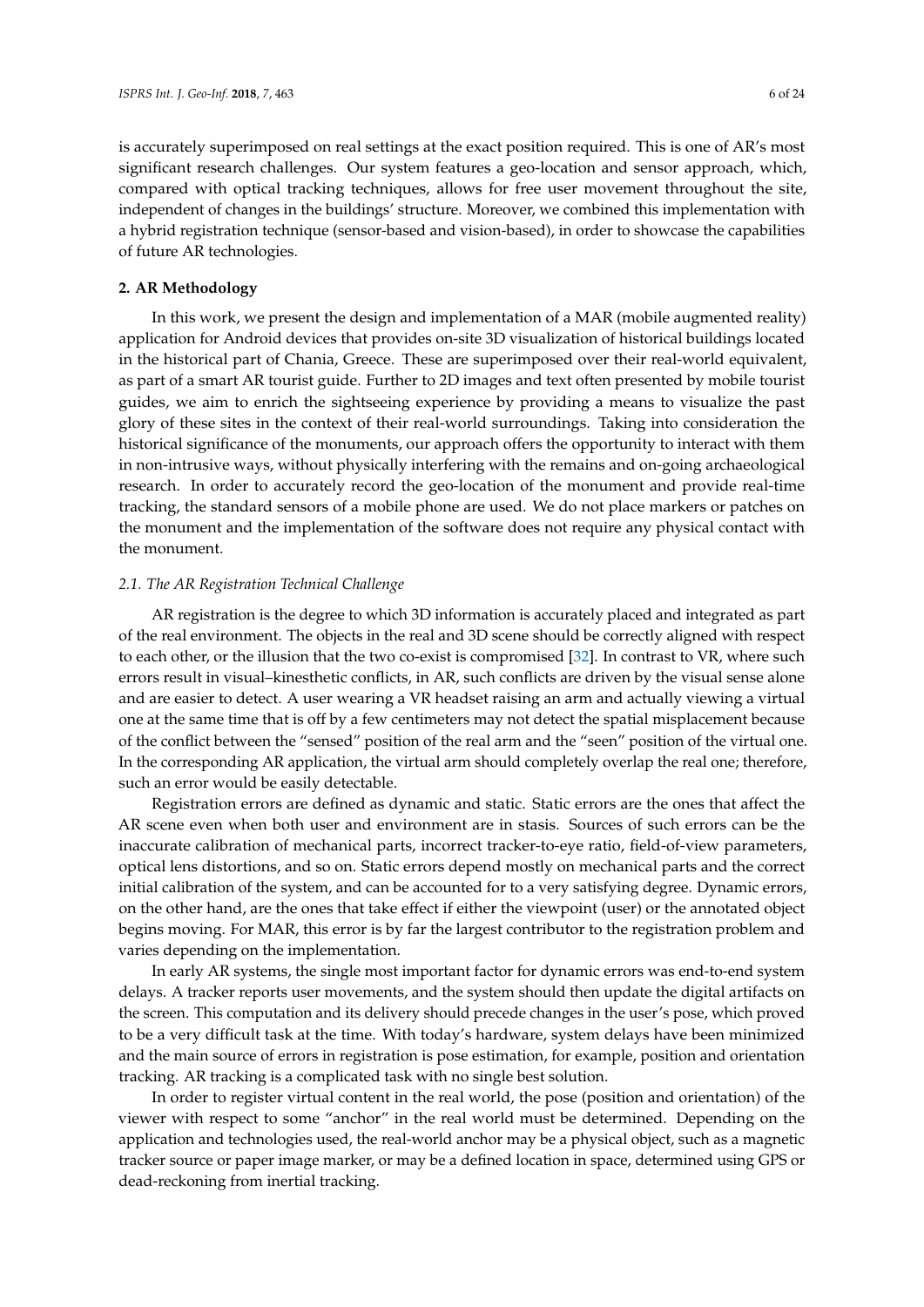In order for an AR system to overlay the world with digital information, it is required to track its position in 6 DoF (degrees of freedom), three for position and three for orientation. Inertial sensors, GPS positioning, and optical sensor scans provide the necessary data for such computations. In this paper, we will focus on AR pose estimation for consumer-grade smartphones. The main approaches are the following: vision-based tracking, which relies on the device's camera and ways to process the live feed; and sensor-based, which combines GPS positioning and the inertial sensors of the device.

Optical and sensor-based tracking were tested on-site. Two dimensional image recognition, which relies on natural feature detection algorithms, was tested using a variety of captured images of the annotated monuments. Those images are processed to produce 2D point clouds of the detected features to be identified by the mobile device in the camera's feed. When detected, pose and position estimations are available, relative to the surfaces they reproduce. While image recognition has presented great results thanks to fast hardware and improved algorithms, we could not rely on it. Outdoor environments present challenging conditions. Building façades provided a small amount of features to be recognized and, taking into account variations in lighting conditions, the sets of features provided to the AR system differed greatly when compared with the real scene. Thus, the targets were not reliably recognized. In the rare cases where tracking was possible, simple movements of the device resulted in miscalculations of the orientation. Taking also into account the cramped environment of a touristic site compromising the visibility of the targets, image recognition was not perceived as a realistic choice for AR registration and tracking in our case.

#### *2.2. The AR Registration Approach*

There is no single best solution to AR tracking and registration. Vision-based approaches are best suited for controlled and small environments, but their performance diminishes in wide and outdoor areas, where the sensor-based approaches provide the best results. Tracking in AR systems is an open problem. Although the future seems to lie within hybrid implementations, they are currently in their infancy and most often require additional hardware components.

The most important criterion when selecting an AR tracking solution is reliability. Graphics have little meaning when tracking is not possible. In this paper, we selected the geo-location approach and the instant tracking option of the Wikitude SDK. While a case can be made for the registration difficulties of the geo-location approach due to sensor filtering and low GPS accuracy, these implementations require fewer actions by the users and ensure that the AR experience will be delivered independent of external conditions. In contrast, the instant tracking option provides greater registration accuracy and eliminates the latency, but is susceptible to occlusions and requires additional actions by the users. The decision to include both implementations was taken in order to provide users who are unaccustomed with AR applications an intuitive way of visualizing the 3D models based on geo-location, while also being able to provide a more sophisticated AR experience with instant tracking. The Wikitude JavaScript API was selected because of its robust tracking, educational licensing option, documentation, large community, and efficient customer service.

The geo-location approach employs the GPS and the inertial sensors of the device so that when the specific location of the actual monument is registered, the 3D visualization of it would be displayed. Locations containing latitude and longitude information are received by the GPS, while the accelerometer and geo-magnetic sensors are used to estimate the pose of the device in the Earth's frame. A visual reconstruction is then matched to the user's position and viewing angle, displaying the overlaid models on the mobile phone's screen. This implementation offered the most reliable registration of 3D content, accurately superimposed on the real-world site, demanding less action from the users and, therefore, ensuring a robust and intuitive experience [\[30\]](#page-23-0).

The preparation of the 3D models required the acquisition of historical information and their accurate depiction in scale with the real world. Because of the lack of accurate plots and outlines of the buildings, LiDAR (Light Detection and Ranging) and DSM (Digital Surface Models) data were exported from Open Street Maps and used to create the final models. Developing such models for a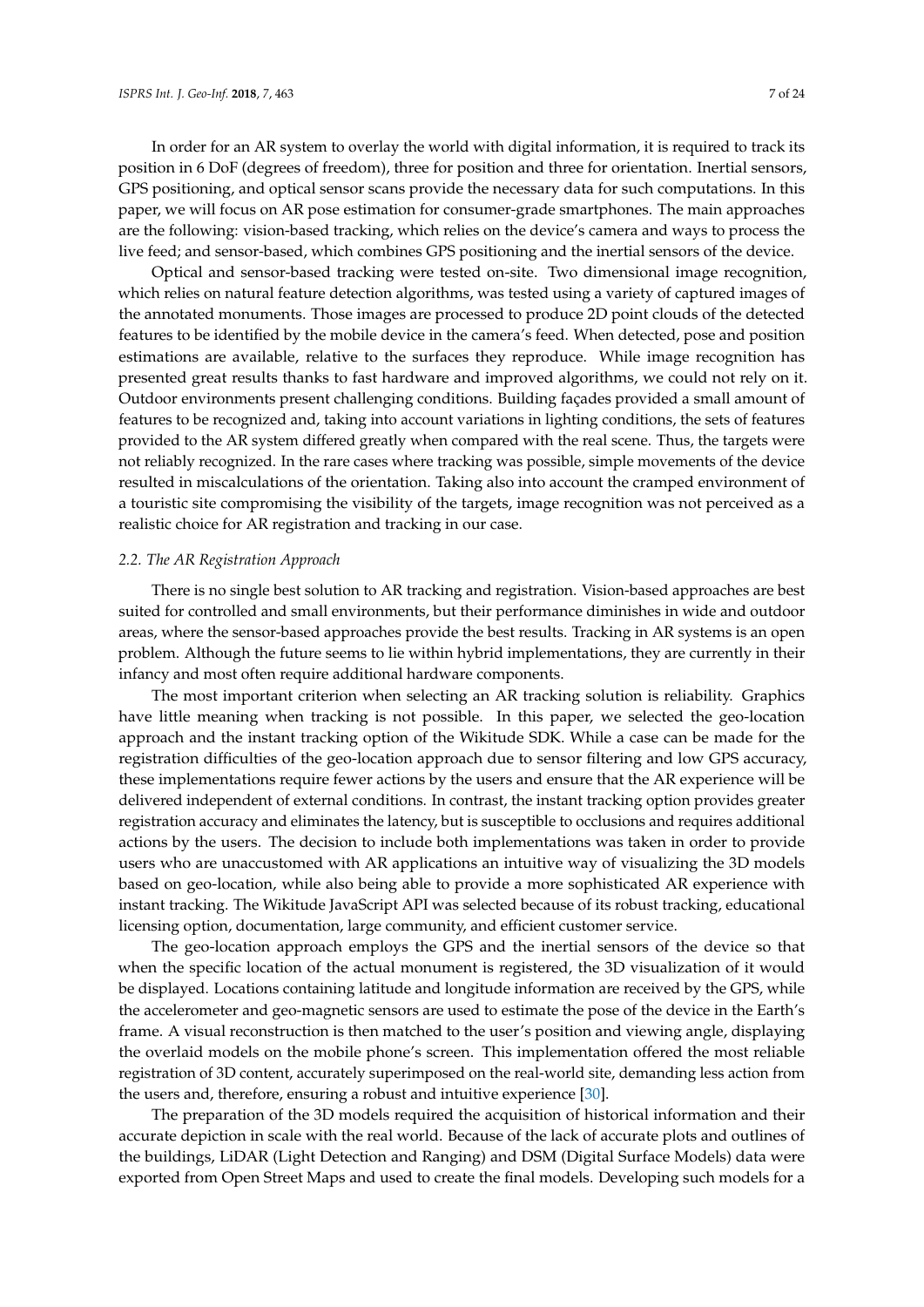mobile device means that the limited processing power and the requirements of the AR technologies need to be taken into account. Complex geometries can impair performance, so we followed a low-poly, high-resolution texture approach to avoid drops in frame rate.

A key concept for any location-aware application is the cognitive map held in the form of mental images by the user [\[33\]](#page-23-3). Digital maps and an AR camera displaying the interest areas were integrated to assist in navigation through the geo-located content. The client-server architecture ensures that we provide personalized experiences by storing information about user visits and progress. Changes in the server can be conducted without interfering with the mobile application, allowing for an easily extendable platform where new monuments could be added as visiting areas. The monuments' information and assets are stored in a database and delivered to the mobile application on a location-request basis. The application was developed for Android in Java, and employs the Wikitude Javascript API to handle the AR views. It features a local database based on SQLite cashing the downloaded content. The complete design and implementation is described in detail in the following sections.

The main screen of the proposed application is the map indicating the location of the user, the available POIs, as well as the main navigation buttons. The aim of the map is to help the user navigate the city. This navigation can also be accomplished via the camera view where the POIs are displayed in 3D space on the camera's surface. In its initial state, the user is shown the available monuments that can be augmented by 3D models as markers on the map. The path between them is shaded with polylines in order to visually integrate these points. Upon visiting the monuments, the user has access to the 3D reconstructions through the AR camera. The initial monuments act as an introduction to the application's main features. After users visit a specific monument, they are awarded a number of points. When all the available 3D models are visited, the game enters its main state. The interest areas of the system pop out as question marks on the map. The goal is to visit all interest areas and unlock them to earn more points. In order to unlock a POI, the user has to correctly classify it according to its respective historical period. Information concerning historical periods relevant to specific monuments can be acquired from the application. When a user correctly unlocks a monument, access to its historical information is available. The aim of this approach is to urge the user to closely observe these monuments, consult the information already unlocked, or even interact with the locals to get as much information as possible. The user is transformed as an active participant of the sightseeing experience instead of a passive spectator.

The historical and user-specific information is stored in a remote database connected to the mobile application via a REST (Representational State Transfer) web service. The application requests the additional interest areas based on a location request and updates the user's progress and monuments' statistics depending on the actions that took place. We can then display user-related rankings and leaderboards, creating a challenging and competitive experience that aims to further motivate the users to explore the city and subsequently promote its cultural heritage.

#### **3. 3D Depiction of Historical Monuments**

#### *3.1. 3 D Modelling and Texturing*

In order to record the past state of the selected monuments, old photographs, historical information, and estimates from experts were utilized. The 3D models visualizing their past state will be presented in real size and superimposed over the real-world monument, and must be in proportion with their surroundings. Therefore, accurate measurements of their structure are necessary. Because of the lack of schematics and plots, we relied on data derived from online mapping repositories that provide outlines and height. In order to ensure historical accuracy and avoid the communication of false information, the final models and their reconstructed parts are in abstract form, depicting only the main structural elements of each monument. Instead of presenting information to its full extent, it can be represented by a decided level of abstraction, or 'level of detail', providing the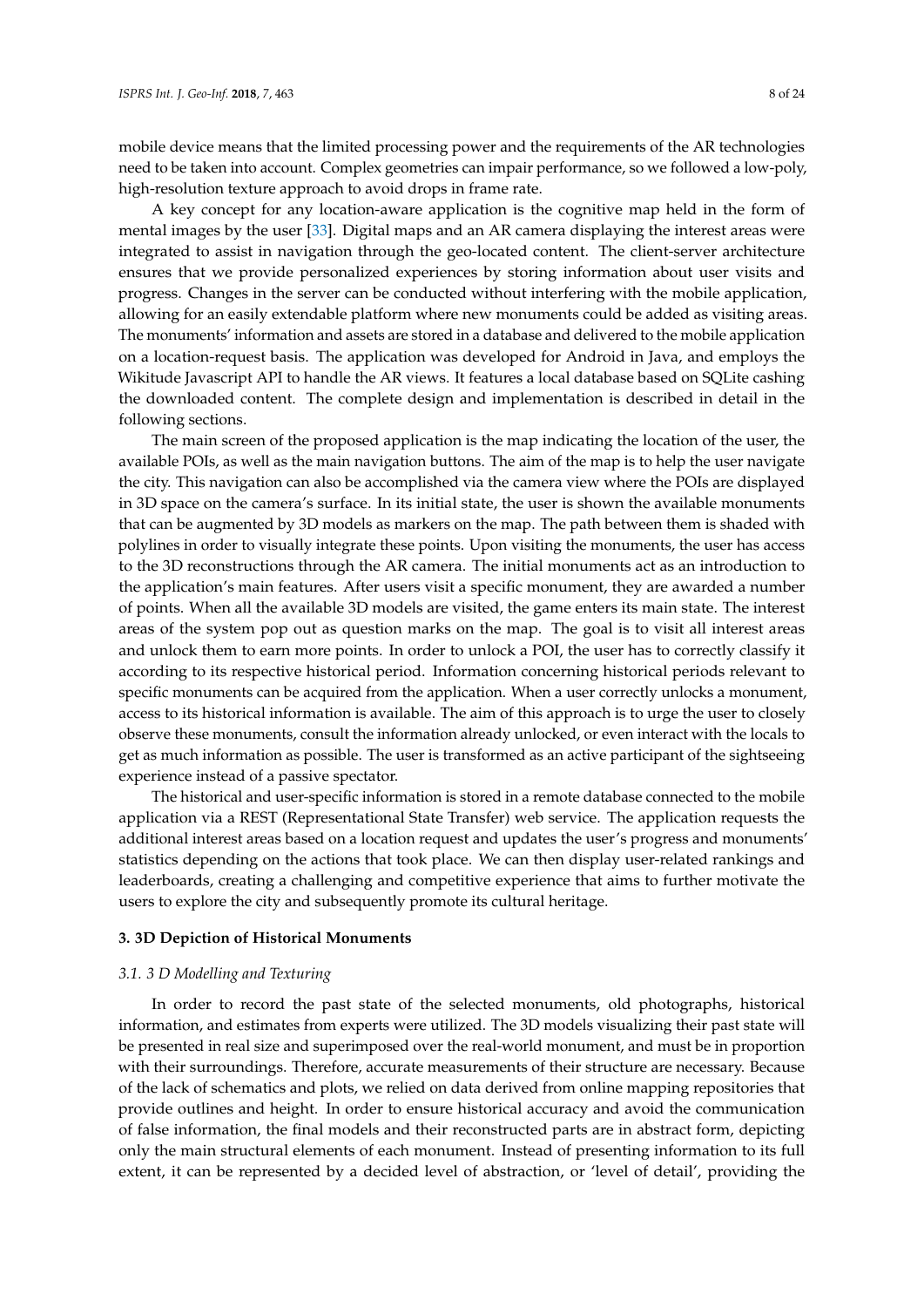minimum information required. An abstract form is often used by architects to depict the general form of a structure, emphasizing its open-ended character function as an initiator of possibilities and potentialities. This can be related to how missing parts of a historical building could have appeared in the past, shedding light on archeological or historical uncertainty concerning its past form [\[34,](#page-23-4)[35\]](#page-23-5). The focus of this work was not the accurate reconstruction of buildings, but mostly the AR component working as seamlessly and 'in-place' as possible in relation to the registration of 3D content with the real-world.

The outlines of the three monuments were acquired from Open Street Map (OSM). By selecting specific areas of the monuments on the map, we can then export a .osm file that contains the available information concerning that area, including building outlines and height, where available. This file is essentially an xml file comprising OSM raw data including roads, nodes, tags, and so on. The file is then imported into OSM2World, a Java application aiming to produce a 3D scene.

These representations are basic triangulated meshes of the outlines raised to reach the height value for each building. As is evident in relation to the Byzantine wall as it stands now, height data were not available to us. In relation to the two monuments shown in Figure [4,](#page-3-0) it is not clear whether the domes and roofs have been taken into consideration. These models formed an initial basis and any disproportions were to be corrected after on-site testing. The models were then exported to .obj format and imported to the Blender 3D modeling software.

On the basis of the basic structures of the buildings, the final 3D mesh to be included in the mobile AR application was created. The modeling process was focused on preserving a low vertex count as complex geometry compromises an interactive framerate in systems with low processing power such as mobile phones. During the initial stage, we only created the demolished part, to be overlaid on the real buildings (Figure [5\)](#page-8-0).

<span id="page-8-0"></span>

**Figure 5.** The 3D mesh of the 3D models in scale with the existing buildings.

However, on-site testing showed that the average accuracy of the GPS receiver of three meters and the constrained viewpoint in certain sites, such as the Saint Rocco temple, break the illusion of the 3D information coexisting as part of the real world because the 3D parts were not registered accurately with the real world. Instead, complete 3D depictions of the selected monuments were created so that they completely overlap the real ones. The most important aspect of this strategy is to keep the 3D models of the monuments in proportion in terms of size. The final scale and size were defined in Google Sketch-up, while the final model was positioned in the world coordinate system. The final models are shown in Figure [6.](#page-9-0)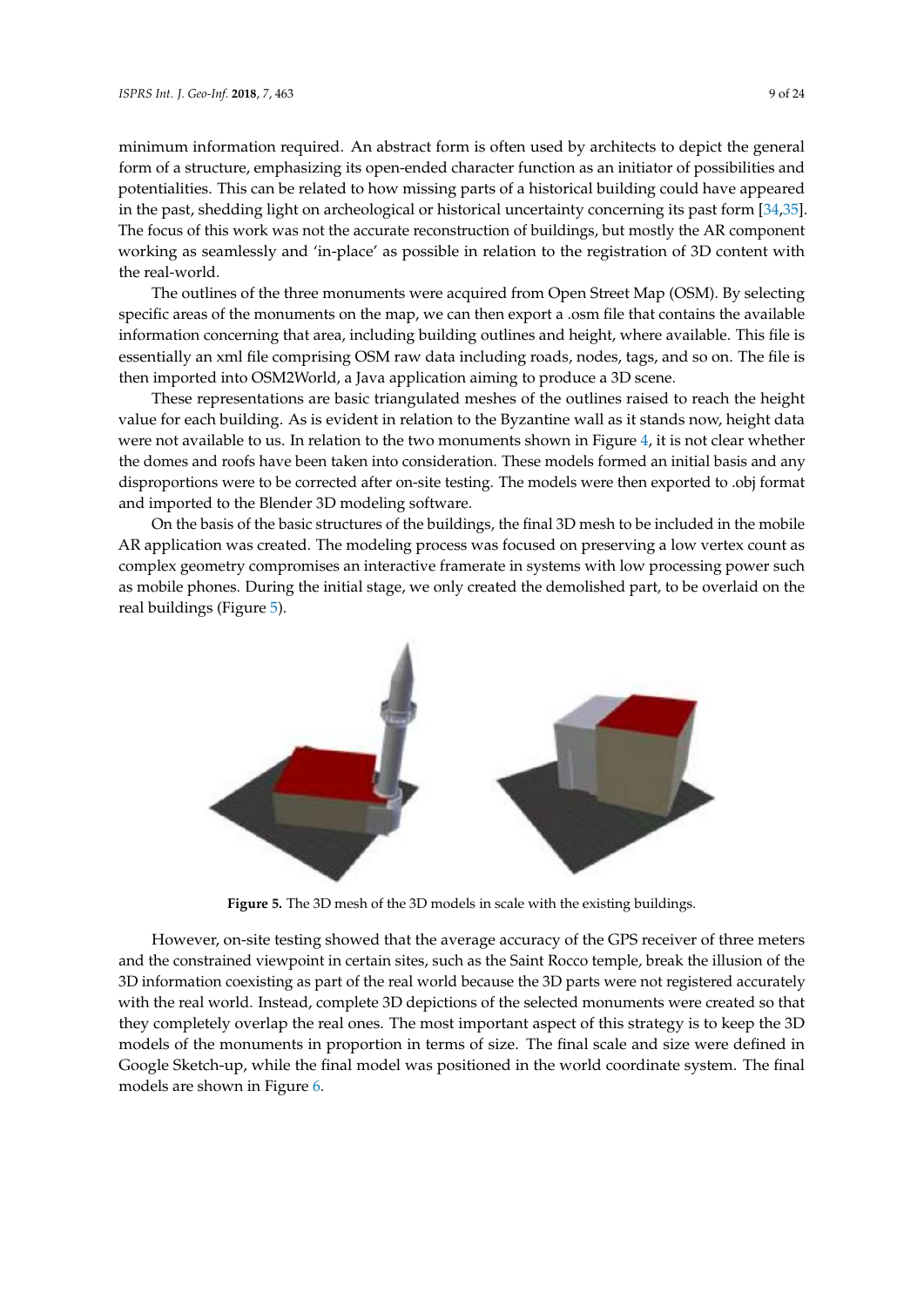<span id="page-9-0"></span>

**Figure 6.** The final 3D meshes: (**a**) Glass Mosque; (**b**) Byzantine wall; (**c**) Saint Rocco temple [\[36\]](#page-23-6).

These models constitute the state of the building in the respective historical periods. Reference images were used for modeling the existing parts of the buildings, while further details were added to keep them consistent with the buildings as they stand in the present time. We perceived this as a valid procedure, however, we accept that elements of historical structures visible at the present time should be validated by employing historical information. Such detailed work, especially in the domes and railings areas of the Glass Mosque (Figure [6a](#page-9-0)) and the column area in Saint Rocco (Figure [6c](#page-9-0)), unavoidably heightens the polygon count. However, the performance of displaying them on a mobile device was deemed satisfactory after testing. The Byzantine wall (Figure [6b](#page-9-0)), being the most abstract, resulted in 422 vertexes. The Glass Mosque resulted in7614 vertexes and the Saint Rocco temple in 4919 vertexes.

Texture mapping is a method of adding photorealism and detail to a flat surface without adding extra geometry. A texture map is a bitmap image that is applied to the surface of a polygon, creating a high fidelity visual result. Images captured from the real monuments on site were used as references in order to locate the surface materials. The texture mapping procedure followed a multi-material approach. A diverse range of materials is assigned to different parts of the buildings. Each material is then assigned images as texture to the surfaces. Because of the lack of information, the actual texture of the reconstructed parts is unknown. The aim is to accurately represent the compositing material rather than the actual surface, taking into account the texture of the remains. Another approach would be to use supported hypotheses of similar constructions of the same era [\[37\]](#page-23-7). At this point of the procedure, testing of the rendering capabilities of the AR framework was conducted utilizing the derived models. The AR framework only supports a power of two png or jpeg single material texture map. This means that bumps, normal maps, and multi-textures cannot be included for better surface representation.

The materials that compose the entire texture are "baked" into one image that will serve as the final texture employing the 3D modeling software 'Blender'. UV (ultra violet) mapping is the process of unwrapping the 3D shape of the model into a 2D map. This map contains the coordinates of each vertex of the model placed on an image. The materials that were assigned to the surfaces are then baked onto the image that forms the final texture. Taking into account that the monuments will be displayed on a mobile phone screen in real size, we needed high resolution textures. This unfortunately raises the final size of the texture files, however, the process results in a high quality visual result. The final texture resolution is  $2048 \times 2048$  pixels (Figure [7\)](#page-10-0). In order to light the scene, a simple hemi light was used, provided by 3D modelling software. The final models were exported without a light source. Although the AR framework supports lighting, having a static light in a real-world scene would impair the experience, and dynamically controlling the light source is not possible.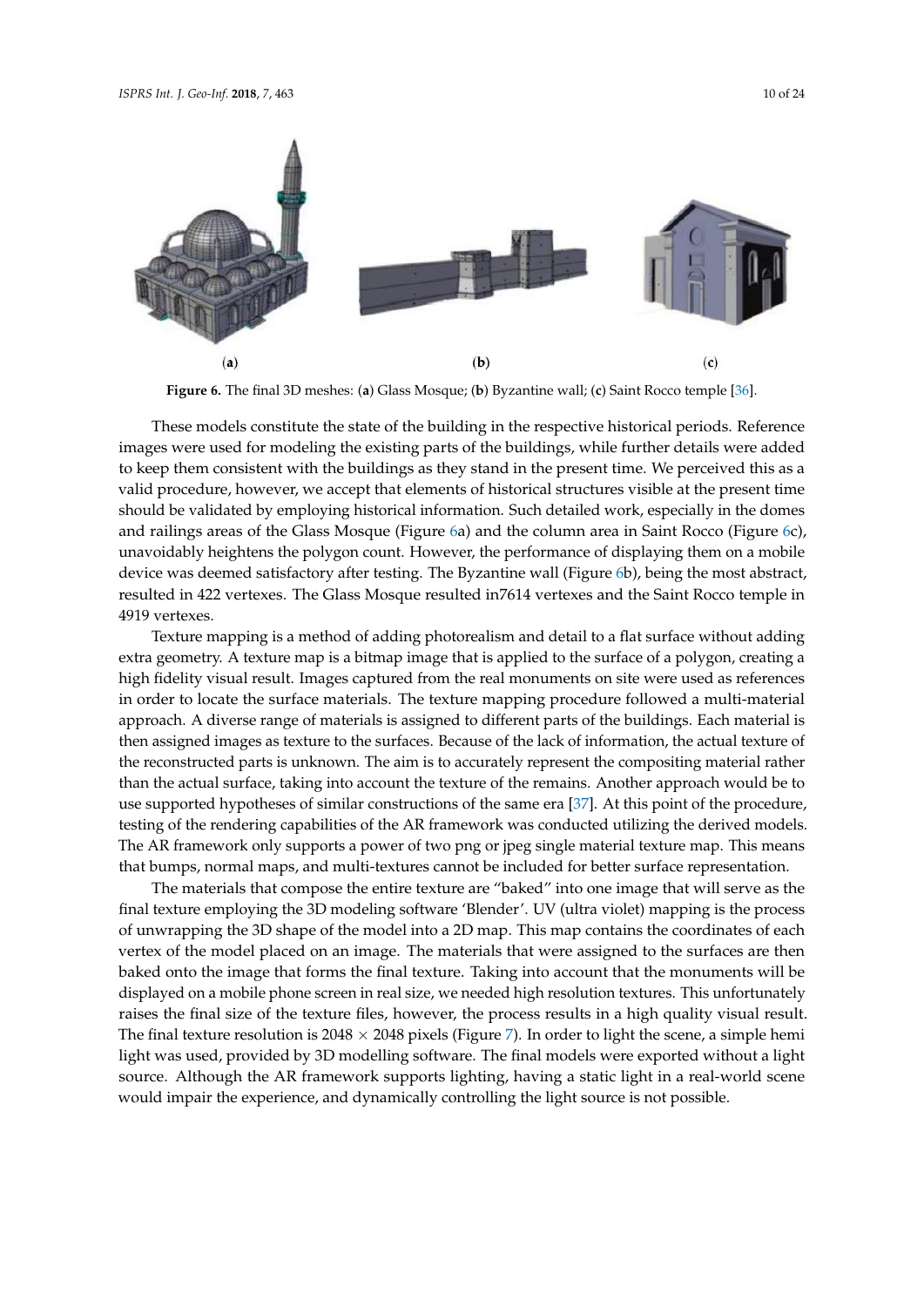<span id="page-10-0"></span>

**Figure 7.** Final textured models, (**a**) Glass Mosque; (**b**) Byzantine wall; (**c**) Saint Rocco temple

## *3.2. Geo-Localization*

Sensor approaches rely on the inertial sensors of the device for orientation tracking and on the GPS for positioning. For Android devices, these sensors can either be hardware components such as magnetometers, accelerometers, and gyroscopes or software components that rely on multiple physical components and sensor fusion to produce specific results, such as the linear-acceleration sensor, the orientation sensor, the gravity sensor, and others. These sensors can be categorized as motion sensors that measure acceleration forces and rotational forces along three axes of the device, such as the accelerometer, gyroscope, and positioning sensors that provide absolute measurements about the physical position of a device such as the magnetometer and the orientation sensors. The geo-location approach requires measurements relative to the Earth's frame of reference. This requires the combination of motion and positioning sensors to determine the orientation and their combination with GPS, which provides latitude and longitude measurements for position.

If the virtual objects are accurately positioned and oriented in the world coordinate system, the AR system is aware of the distance between them because that model is built into it. The digital content is associated with a geo-location that is then matched to the user's position and viewing angle. For these implementations, we used the HitlabNZ mobile AR framework and the Wikitude JavaScript API. These tracking techniques rely on cheap sensors present in every modern smartphone.

The most significant challenge is the registration errors introduced by the GPS accuracy and the latency derived from filtering sensor data. The AGPS (assisted global positioning system) present in mobile phones has an average accuracy of three meters. This error margin is proven to be impactful, especially in the case where we overlay the reconstructed parts of a monument onto the real-world. The illusion of digital and real coexistence completely breaks, even if the 3D model is registered slightly away from the real building. The orientation calculation is based on the accelerometer and the magnetic field sensors and a combination of these two with a gyroscope, if present. While the magnetic field sensor provides absolute measurements and needs no filtering, the accelerometer measures all forces that act on the device, which means that unwanted motions and mechanical noise need to be filtered out in order to isolate the force of gravity. This filtering process unavoidably introduces latency to the system following relative motions of the camera. For example, when a user moves the device to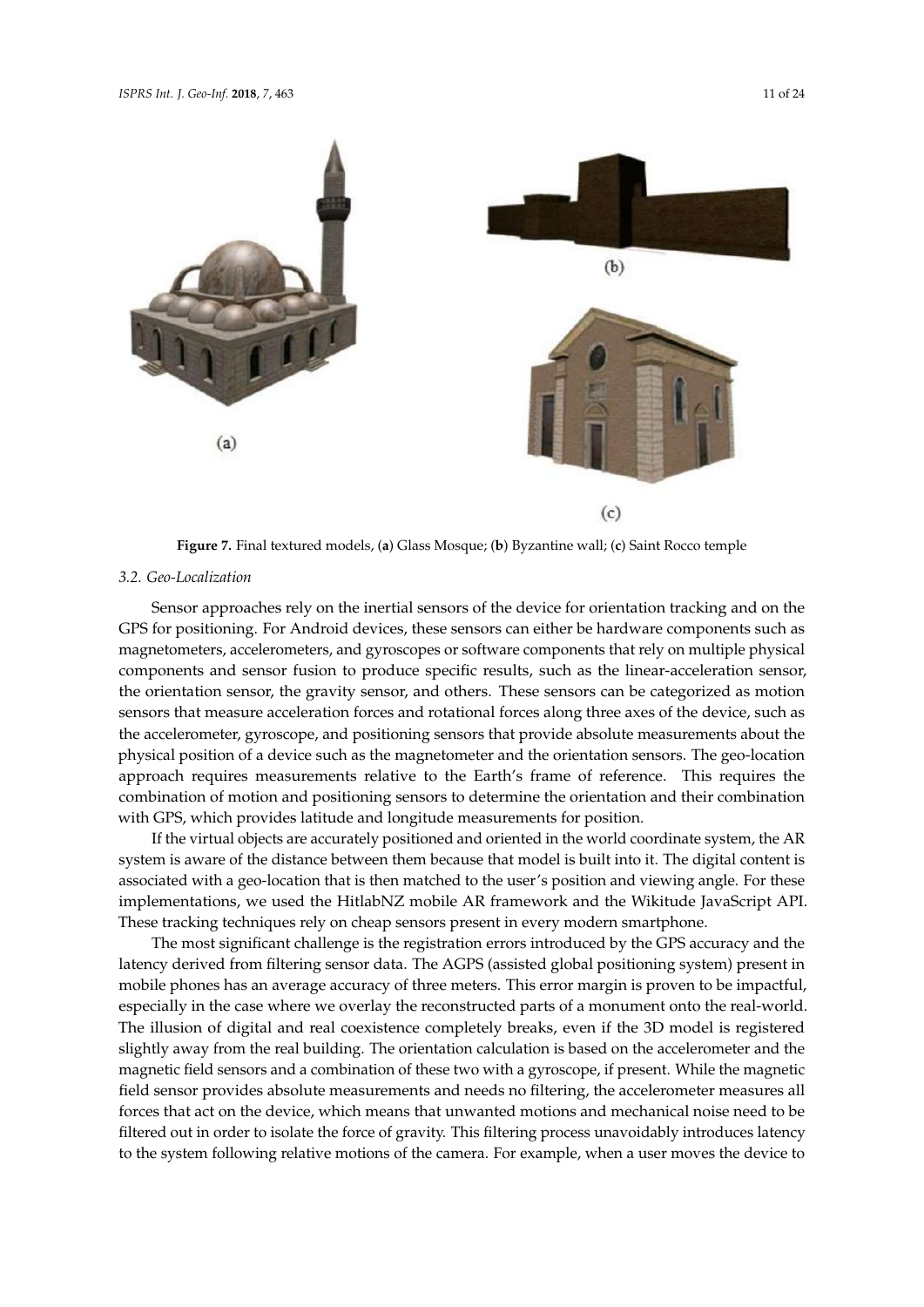look higher at an overlaid building, the 3D model will be dragged along with the motion until it is significant enough to pass through the filter.

In order for the 3D models of the monuments to be accurately displayed in combination with real-time viewing of the real world, an initial transformation and rotation needs to be applied. The 3D models were exported in .dae format and imported into Google Sketch-up. The final models are then processed through Google Sketch-up to geo-reference and position them onto the real world while looking at the screen of a mobile phone (Figure [8\)](#page-11-0).

The area of the monuments provided by Google maps was projected onto a ground plane. We then positioned the monument on its counterpart on the map. Given that the proportions of the monuments are in line, the final model was scaled to fit on the outlines. The location of the monument was then added to the file and provided to the framework.

<span id="page-11-0"></span>

**Figure 8.** Geo-locating the model in Google Sketch-up.

In order to include the model in the AR framework, we exported it and used the provided 3D encoder to make a packaged version of the file together with the textures in the custom wt3 format. This file was then channeled to the MAR application.

## **4. System Architecture**

## *4.1. Client-Server Implementation*

One of the main challenges of MAR is the lack of established guidelines in the application and integration of AR technologies in outdoor heritage sites. The overall design of our system consists of two main parts, that is, the mobile client and the server. The server facilitates a database developed in MySQL, which holds the monument records (name, description, latitude, longitude, etc.) and user-specific information. While polygon geometry would be more accurate in defining and differentiating the areas of interest, circles centered on latitude and longitude points make calculations based on location far easier. Should the current model be expanded, polygon geometry would be a major consideration. The information is delivered to the mobile unit on a location request basis. The database is exposed to the users via a REST-full web service. A basic registration to the system is required. The functions provided to the users include storing data about visits, marked places, and the overall progress in an area, while all the monument information is delivered to the mobile device's views. The system architecture is shown in Figure [9.](#page-12-0)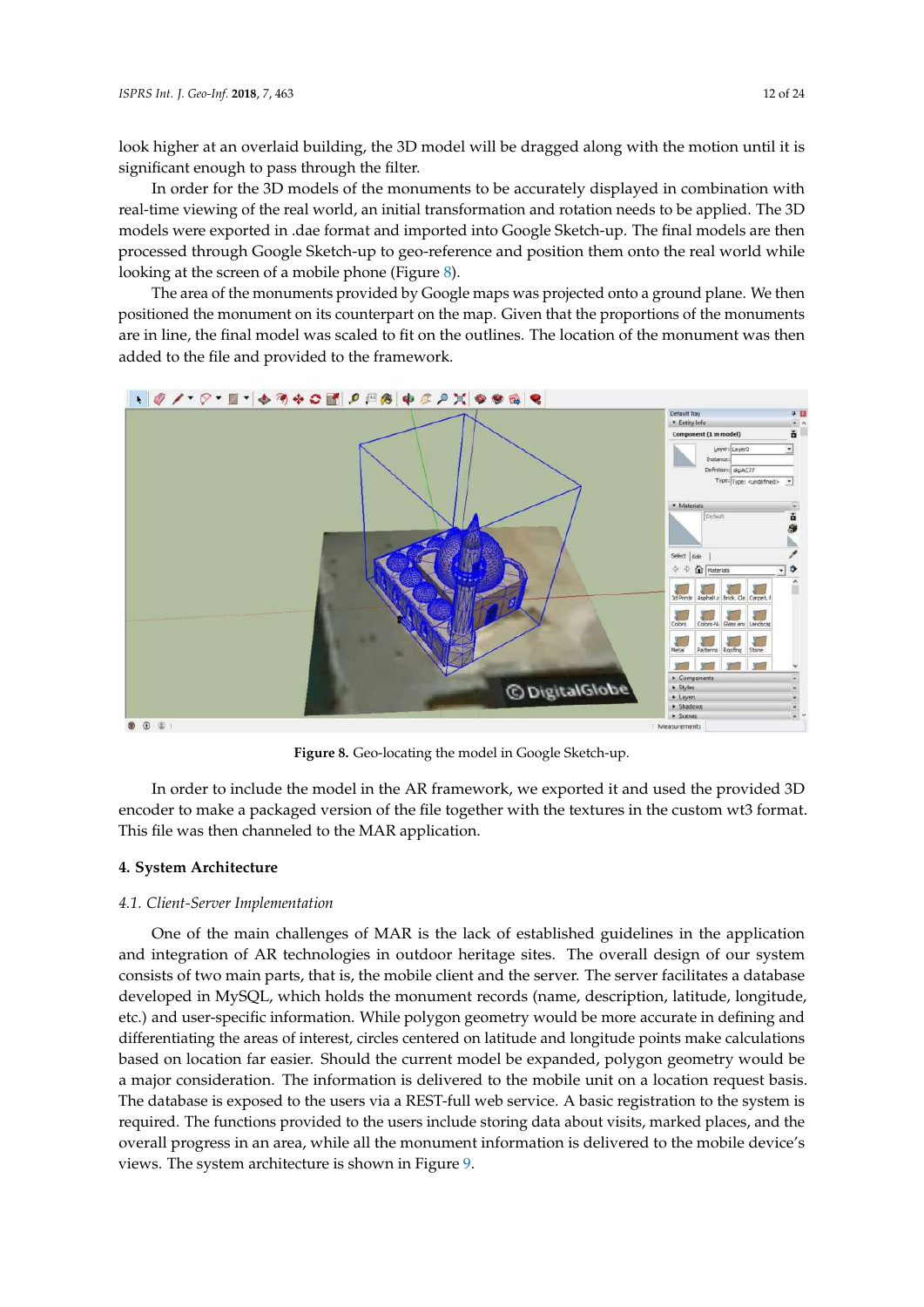## *4.2. Mobile Application*

The mobile application's architecture has been designed to be extendable and to respond easily to changes in the underlying model of the server. It is based on three main layers (Figure [9\)](#page-12-0). The *Views layer* is where the interactions with the users take place. Together with the background location service, they act as the main input points to the system. The events that take place are forwarded to the *Handling layer*, which consists of two modules following the singleton pattern. The data handler is responsible for interaction with the local content and communicating with the views, while the REST client is responsible for communicating with the web service. The *Model layer* consists of basic helper modules to parse the obtained JSON (JavaScript object notation) files and interact with the local database. The actions flow from the *Views layer* to the lower components. Responding to a user event or a location update, a call is made to the handling layer, which will access the model to return the requested data.

<span id="page-12-0"></span>

**Figure 9.** Architecture of the system. AR—Augmented Reality; DB—database.

The *Handling layer* is the most important of the three because interactions, exchange of information, and synchronization pass through this layer. The REST client provides an interface for receiving and sending information to the remote database as requested by the other layers. It is responsible for sending data about user visits, saved places, updates in progress, and personal information. It also provides functions for receiving data from the server concerning POIs' information and images. It also allows for synchronizing and queuing the requests. While the REST client is responsible for interactions with the server, the data handler is responsible for managing the communication of the local content. Information received is parsed and stored in the local database. The handler responds to events from the views and background service and handles the business logic for the other components. It forms and serves the available information based on the state of the application.

The views are basic user interface components facilitating the possible interactions with the users. The *Map View* is a fragment containing a 2D map developed with the Google Maps API. It displays the user's location as obtained by the background service and the POIs as markers on the map. The *AR View* is based on the Wikitude JavaScript API and this is where the AR experiences take place. It is a *Web View* with a transparent background overlaid on top of a camera surface. It displays the 3D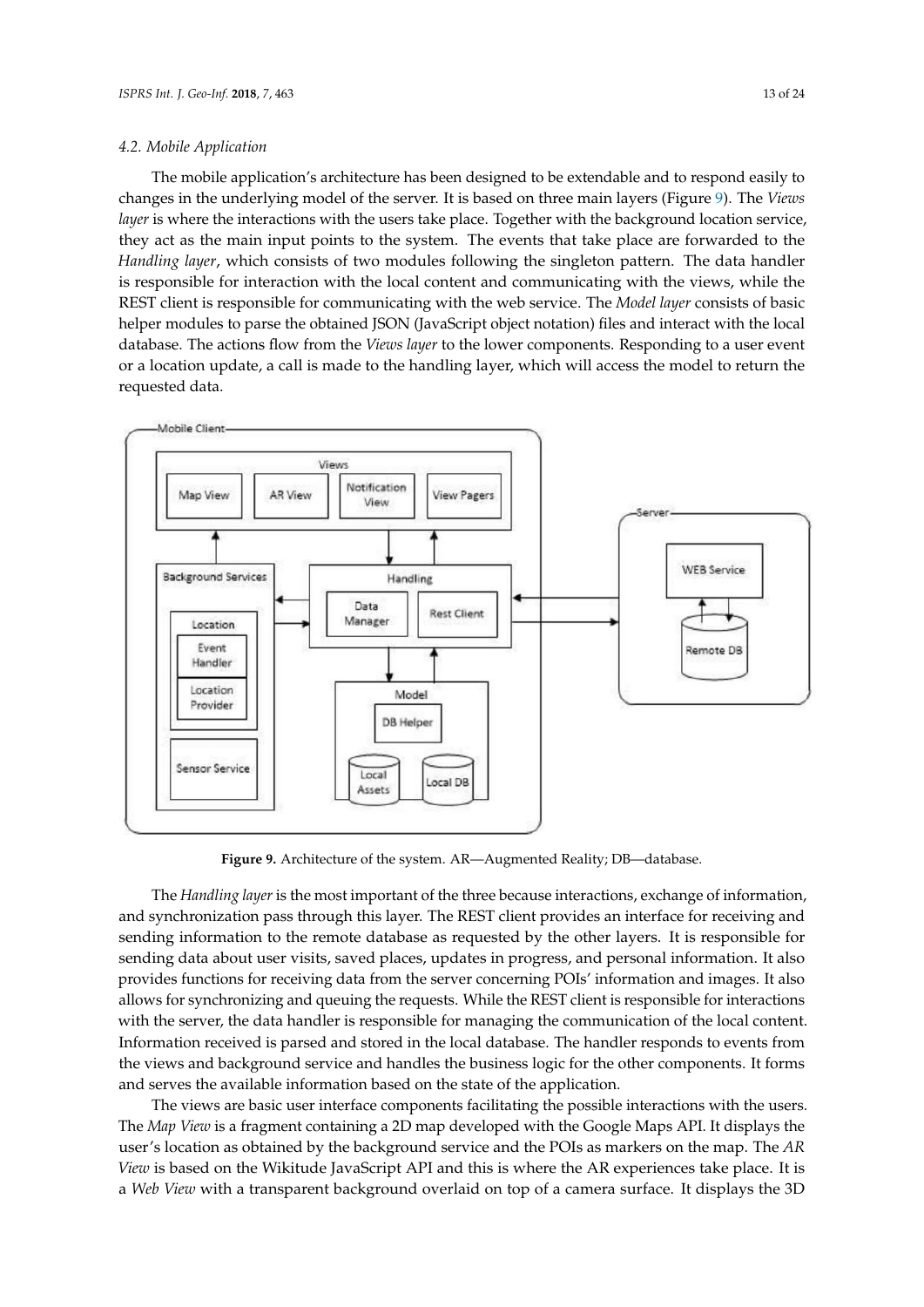models of the historical monuments while receiving location updates from the background service and orientation updates from the underlying sensor implementation. It also contains a *Navigation View*, where the POIs are displayed as labels on the real world. Interactivity is handled in JavaScript and is independent of the native code. The view pagers are framework specific user interface elements that display lists of the POIs, details for each POI, user leaderboards, and user profiles. Finally, the *Notification View* is used when the application is in the background and aims to provide control over the location service. It is a permanent notification on the system tray, where the user can change preferences of the location strategy and start, stop, or pause the service at will.

The aim of the standalone background service is to allow users to walk freely in the city while receiving notifications about nearby POIs. It is responsible for supplying the locations obtained by the GPS to the *Map View* and *AR View*. The *Location Provider* is the component responsible for obtaining the locations. It offers the option to swap between the Google Play Services API and the Android Location API, which are two different location strategies. In order to offer control over battery life and data usage, the users can customize its frequency settings from the preferences' menu. The views requesting location updates are registered as *Listeners* to the *Location Service* and receive locations containing latitude, longitude, altitude, accuracy information, and so on. The *Location Event Controller* is the component responsible for serving the location events to the registered views. The user's location is continuously compared with that of the available POIs. If the corresponding distance is in an acceptable range, the user is able to interact with the POI. The events sent include entering and leaving the active area of a POI. If the application is in the background, a notification is issued leading to the *AR View* and *Map View*.

The *Model layer* consists of standard storing units and handlers to enable parsing JSON files obtained from the server and interfaces to interact with the local database. It stores historical information about the current local, user-specific information and additional variables needed to ensure the optimal flow of the application. The local assets, including the 3D models and the html and JavaScript files required by the Wikitude API, are stored in this layer and provided to the handling layer as requested. The SQLite helper is the component responsible for updating the local storage and offers an interface to the data handler containing available interactions.

## *4.3. Server Implementation*

The aim of the application server is to provide an online storage unit of historical and user-specific information. It employs a REST-full web service providing information to the mobile clients. The server holds a database of historical information as well as user information for authentication and accessibility control. The mobile units request the information and store it in their local database. The data can be queried to provide personalized information to the users and useful statistics about the city. The Web API exposes its resources via unique custom defined URLs held by the mobile client. Each key entity in the database schema is mapped to a relative path from the base URL of the server and for each entity identified with the URL, the client uses a different type of HTTP request methods (GET, PUT, POST, and DELETE) (Figure [10\)](#page-14-0).

By accessing these URLs and defining the HTTP method, the clients can perform CRUD (create, read, update, and delete) operations on the underlying data. Information is transferred in JSON. Below, we outline the key entities of the database schema (Figure [11\)](#page-14-1) and an explanation of their relationships:

## a. Player Table

The system supports the registration of new users. Minimal requirements for this action are the email, username, and password, as well as certain demographic information. The *visits* and *places* tables are used to record the interactions of the user with the *scenes*. Each user has a collection of monuments visited or saved. The *player\_plays\_in\_levels* table holds the score of each player for each level and is used to provide level specific leaderboards.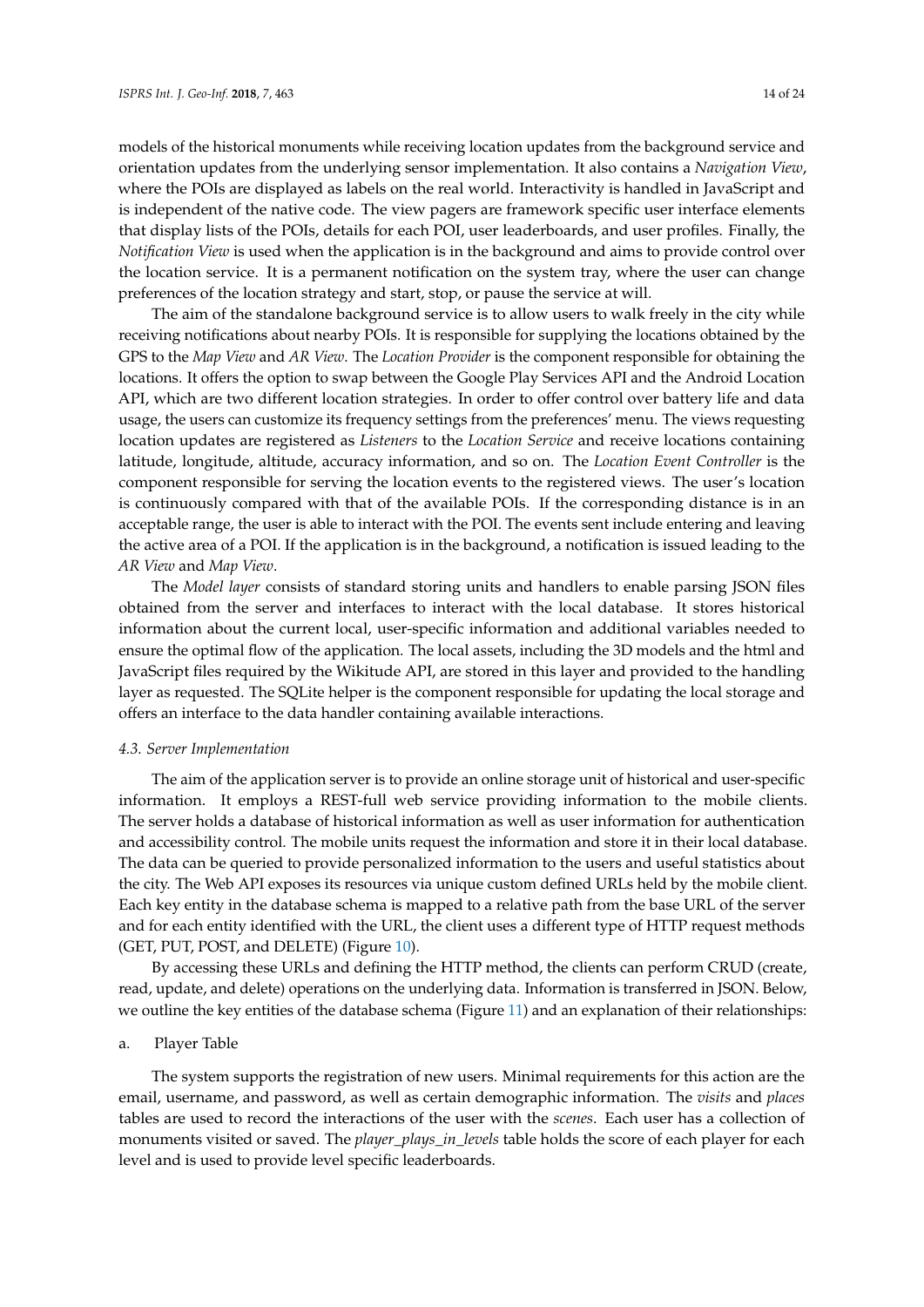<span id="page-14-0"></span>

**Figure 10.** Entity Relationship diagram of the database.

<span id="page-14-1"></span>

**Figure 11.** Database schema.

# b. Scene Table

The *scene* table holds the records concerning the monuments. Each monument is uniquely identified with an auto-incremented ID. For each monument, the system records its name, description, latitude, and longitude values, as well as relative paths to its images. Similar to the players table, the *visits* and *places* entities keep track of additional statistics about each monument. Each monument can be a member of only one level (explained below) and relates to only one historical period.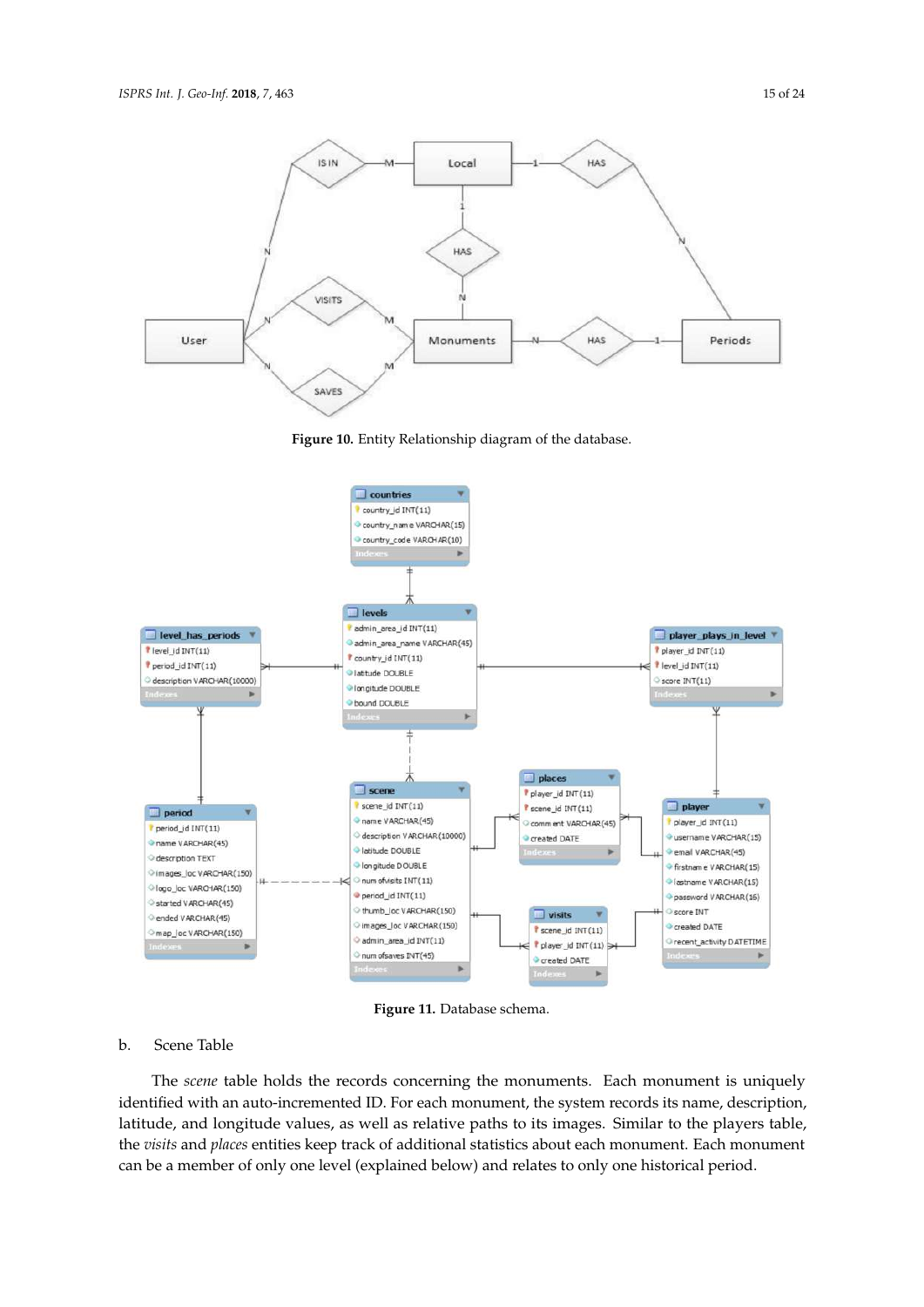## c. Period Table

The *period* table holds the information concerning the historical periods used to classify the monuments. Each period has a name, description, paths to its images, and ended and started dates. The period table is used to classify the monuments and provide additional historical information about the *levels*.

## d. Levels Table

The *levels* table is used to identify the playable areas that the system supports. Each level has a location described in latitude and longitude values, as well as a radius ('*bound*') that sets its boundaries. Each monument in the database corresponds to a playable area and each area can relate to a number of periods defined by the *level\_has\_periods* table. In the current state, the database only holds information about the city of Chania, Greece, but it can be easily expanded to additional areas.

### *4.4. Augmented Reality Activity*

The AR activity was implemented based on the Wikitude JavaScript API. The Wikitude SDK is based on web technologies (HTML, JavaScript, CSS). In order to integrate the web view with Android, the SDK provides a specific view component called *ARchitectView*, which we add to the activity's layout. Typical HTML pages are then loaded, located in the assets folder utilizing the API to create objects in AR. The first step is integrating the API with the activity's lifecycle. During the *onCreate()* call, the *ARchitectView* object is initialized and an interface is created that communicates with the pages. Information is transferred in JSON, parsing relevant arguments sent or received by the AR experiences.

The AR activity is started from the map activity with an *intent*. That intent contains a key-value pair specifying the AR experience (HTMLpage) selected to be loaded. Three AR experiences are designed, that is, the *ARNavigation*, *3DModelAtGeoLocation*, and *InstantTracking*. Each one is a separate HTML page loaded at the point of creation of the *ARActivity*. After initialization, the activity binds to the *LocationService* to receive location updates. The acquired locations are sent to the *ArchitectView* to draw the AR objects on the screen. A single native AR activity runs each AR page and is responsible for initializing each one in a different manner depending on the intent passed on by the *MapsActivity*. Creating each AR experience follows the standard web development process. The user interface (UI) includes a 3D scene containing the AR objects and standard 2D elements designed with JQuerryin order to provide additional control over the content.

The AR navigation page displays camera screen scenes at their geo-locations. After the page is loaded, a JSON array is provided including scene information derived from the native code. The array is then parsed and for each scene, a marker object is created to be displayed on the screen. The marker object provides its own logic in order to animate its changes between selected and deselected states using *AR.PropertyAnimations*.

#### **5. Interface and User Experience**

The main goal is to create an application that provides visitors of a historical city a MAR sightseeing experience including easily accessible historical information. On-site 3D depictions of monuments are provided in a MAR context, as well as information such as text and images. A complete location-aware experience promoting the exploration of a city's cultural wealth is put forward, addressing key technological challenges related to registration and tracking of AR technologies. In this section, we present the final screens of the application and explain in detail the flow of the experience.

Upon the activation of the application, the user is welcomed by a splash screen and is requested to create an account or login with an existing one. After the login process, the application checks the user's location and requests the POIs and the historical information relevant to the area from the server while it transfers to the main screen. The map activity is the main screen of the application and facilitates the core of the functionality, as shown in Figure [12.](#page-16-0) POIs are displayed on the map in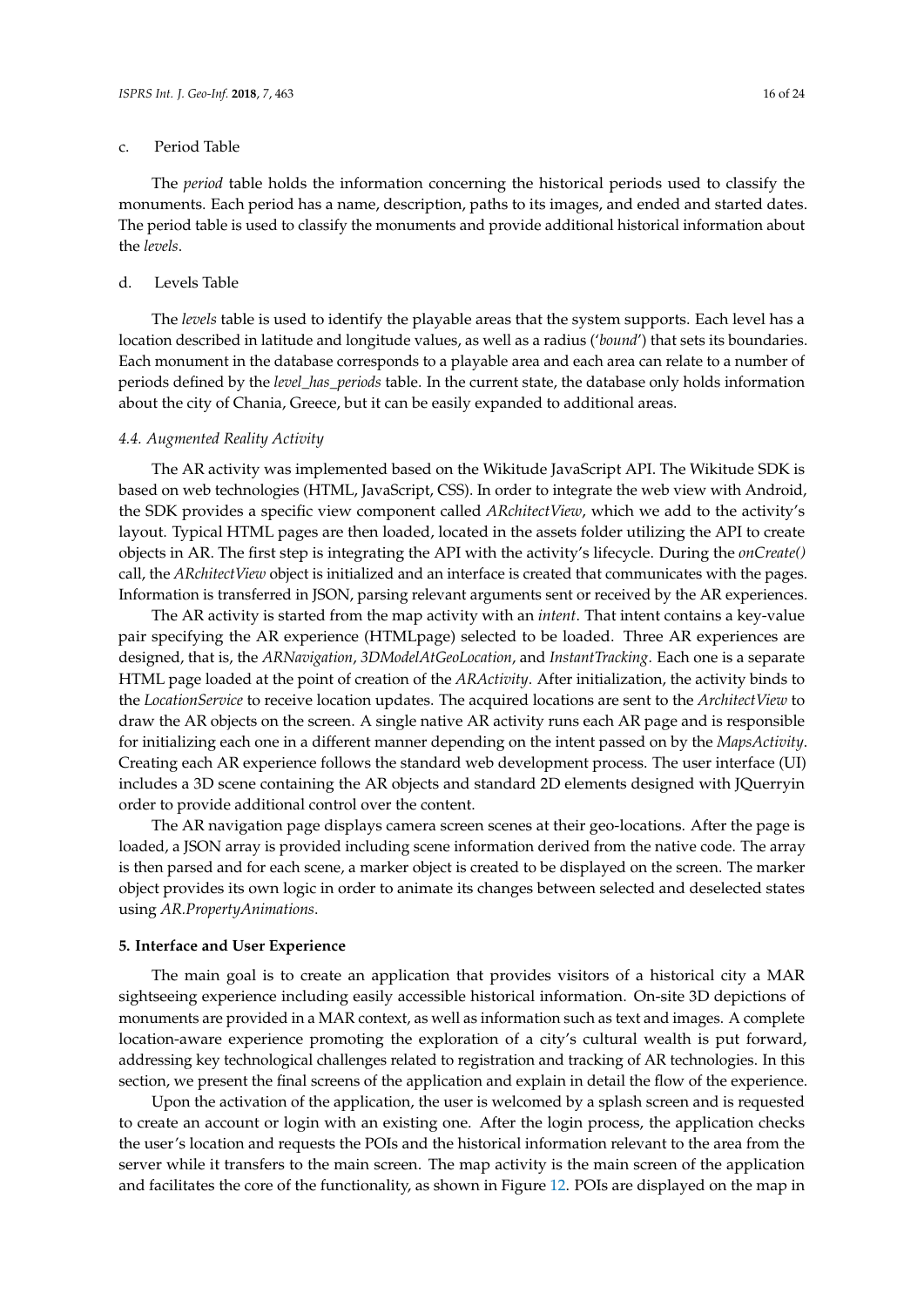their corresponding geo-locations. By clicking on a marker, the user views the info window of the POI containing a thumbnail, and the distance between POIs. By interacting with the bar at the bottom of the screen, the user can navigate to the remaining pages of the application. These include the profile, leaderboards, library, and preferences, while the middle round button is used to swap between map and camera navigation.

<span id="page-16-0"></span>

**Figure 12.** Navigation and classification in the camera view.

In the camera view, the content is displayed as 2D labels that contain basic information concerning the POIs. The POIs are displayed as dots on the radar to assist navigation. Users can save the POIs for later reference, access the reconstruction if available, or focus the marker and return to the map. The main goal of the experience is to reveal the available information with easy to control navigation conditions in order to facilitate efficient interaction. The UI displaying map activity is shown in detail in Figure [12.](#page-16-0)

The POI information is stored in the monuments table (Figure [13\)](#page-17-0). It contains information concerning latitude, longitude, name, brief description, description, image locations, periods, and locality. The monuments are delivered on a local basis and are classified in periods to help manage the content. The locality is used to cluster the monuments in playable areas for the users. Their structure complies with ISO 3166-1 and combines countries and admin areas to ensure uniqueness. The server receives a location request by the client and then queries the database to find the POI information. The users can see the monument's specific information by selecting the items on the list, as shown in Figure [13.](#page-17-0) In this activity, the user can acquire historical information, including text and images; mark and save monuments; or get directions to specific locations.

In order to facilitate the client–server communication, a REST-full web service using is developed [\[38\]](#page-23-8). If such information exists, it is sent back to the server. The API exposes its resources via unique custom-defined URLs held by the mobile client. Each entity is defined as a resource and has its own URL. The service maps each resource with an implementation for varied HTTP request methods (GET, PUT, POST, and DELETE). By accessing these URLs and defining the HTTP method, the clients can then perform all CRUD (create, read, update, and delete) operations on the data. The NM relationships in the diagram are defined as sub-resources exposed by their parents links. Visits and places, for example, can be accessed from the users and monuments resources. For example, a client can make a get request to personalized visits or a get request accessing the overall amount of visits of a monument. Each response from the main resources contains links to sub-resources providing the client with the necessary information for communicating and enabling the server to evolve independently. Information is transferred in JSON.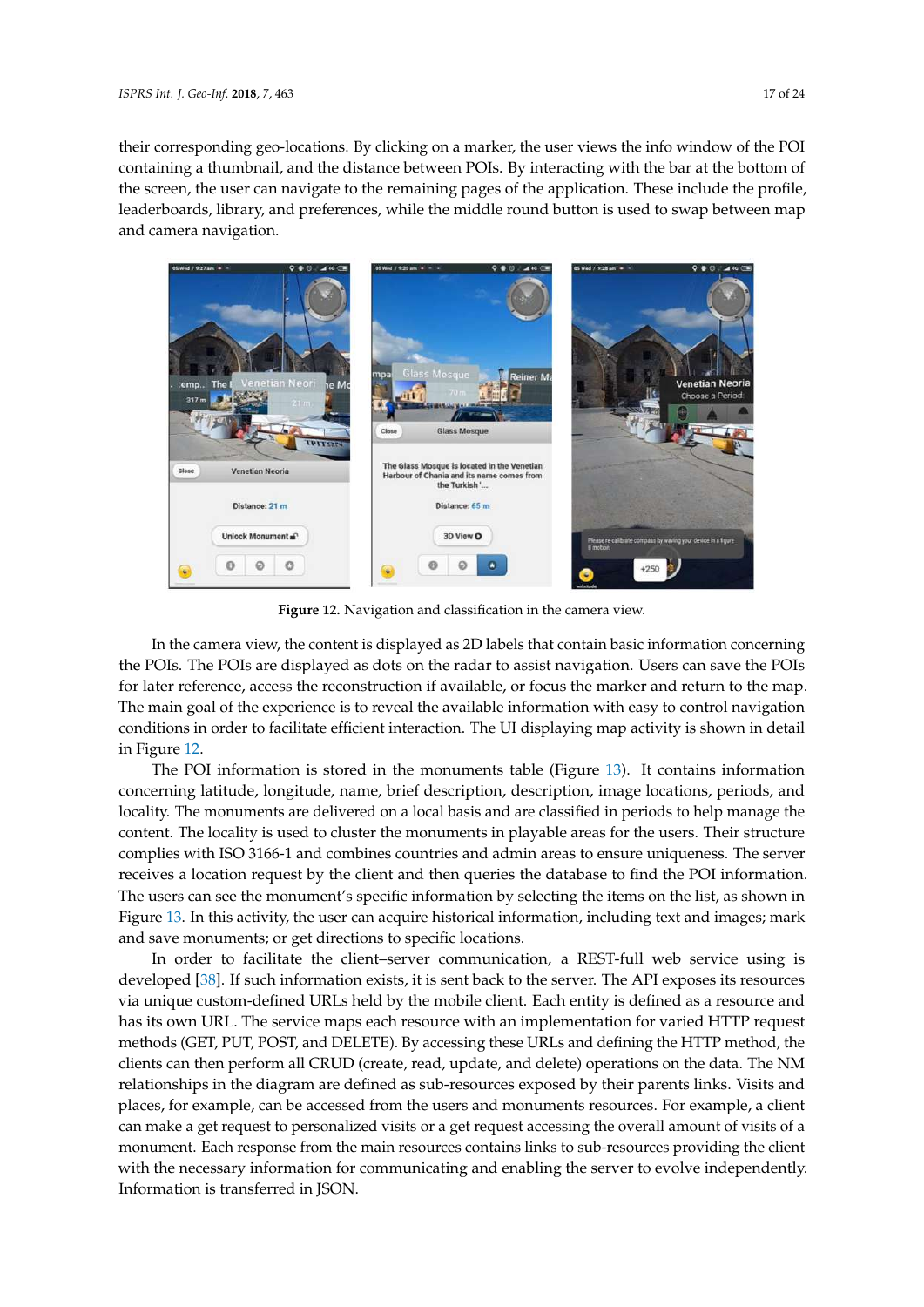<span id="page-17-0"></span>

| 05 Wed / 9:30 am $\approx$ - | 9.6074460                                                  | 15 Sat / 7:09 / 配置<br>$+0 + 40$                                                             | 15 Sat / 712 / N B<br>中国中国国                                                                                            | 15 MHZ 5 16 16 17                              |
|------------------------------|------------------------------------------------------------|---------------------------------------------------------------------------------------------|------------------------------------------------------------------------------------------------------------------------|------------------------------------------------|
| $\leftarrow$                 |                                                            | ←                                                                                           | beta2<br>Score: 3750                                                                                                   |                                                |
| <b>INFO</b>                  | <b>LOCAL PROGRESS</b><br><b>SAVED PLACES</b>               | <b>LOCAL PROGRESS</b><br>SAVED PLACES<br><b>VISITED</b><br><b>VI</b>                        | Sukrate<br><b>Service</b>                                                                                              |                                                |
|                              | Greece (GR)<br>Crete Region<br>Currently playing at Chania | Surface to the financial of fundation of the higher<br>Visited 3 months ago<br>Crete Region | megan<br>$\mathfrak{p}$<br>Score: 1250                                                                                 | - 30<br>Chania AR Locations $\times$<br>Æħ     |
|                              | HELLENISTIC<br>1/1<br>Completed <sup>®</sup>               | Church of St. Rocco<br>Visited 5 months ago.<br>Crete Region                                | tester<br>Score: 1000                                                                                                  | <b>Location Settings</b>                       |
|                              |                                                            | Residence of Eleutherios<br>Crete Region<br>Visited 5 months ago                            | tester3<br>5                                                                                                           | Location Mode<br>Background                    |
|                              | <b>BYZANTINE</b><br>1/1<br>Completed <sup>2</sup>          | Venetian Neoria<br>Crete Region<br>cos affinonts battlef<br>$\equiv$                        | Score: 750<br>glafk                                                                                                    | Google Api Client                              |
|                              | 9/16<br>VENETIAN                                           | <b>Firkas Fortress</b><br>Visited 3 months ago<br>Crete Region                              | if enabled the app uses the<br>6<br>Score: 750<br>◡<br>google api client for location<br>updates.Otherwise it uses the |                                                |
|                              |                                                            | il A<br>The Cathedral of the Virg                                                           | tester4<br>Score: 500                                                                                                  | android location api                           |
|                              | <b>OTTOMAN</b><br>3/5                                      | Critte Region<br>Walted 3 months ago<br>雅子                                                  | Umlaut<br>я<br>Score: 0                                                                                                | <b>HAUGE SETTINGS</b><br><b>STOP</b><br>$\sim$ |
|                              | 7/8<br>MODERN                                              | The Byzantine Wall<br>Crate Region<br>Visited 3 months ago                                  | sokraths<br>Printed                                                                                                    | 111                                            |
|                              |                                                            | Rampart of Lando or Schia<br>Critte Region<br>Visited 4 months ago                          | 畺<br>U<br>Leaderboard<br>Mont Visited                                                                                  | 1.11<br>Play Store                             |

**Figure 13.** Local standings (**left**). Background service controls (**right**).

During the initial state of the application, the user is shown the available 3D models representing the historical monuments on the map. After visiting the monuments and viewing them in AR, the rest of the POIs' locations are unlocked and displayed on the map as question marks, shown in Figure [14.](#page-17-1) The goal is to visit them and classify them to the historical periods based on their architectural characteristics and clues obtained in the library page, as well as from the already visited monuments. The exploration of the POIs can be conducted freely by employing the background service of the application. The users can enable or disable this functionality from the settings. The aim of this approach is to urge the visitor to closely observe the monuments, revisit and consult the information available, and even interact with each other and locals to make the decision. The more areas they visit and unlock, the more points they earn for themselves. The overall progress in the city can be viewed in the leaderboards page, accessible from the map view.

<span id="page-17-1"></span>

**Figure 14.** 3D depictions of the demolished towers of the Byzantine wall and the facial restoration of the Rocco temple.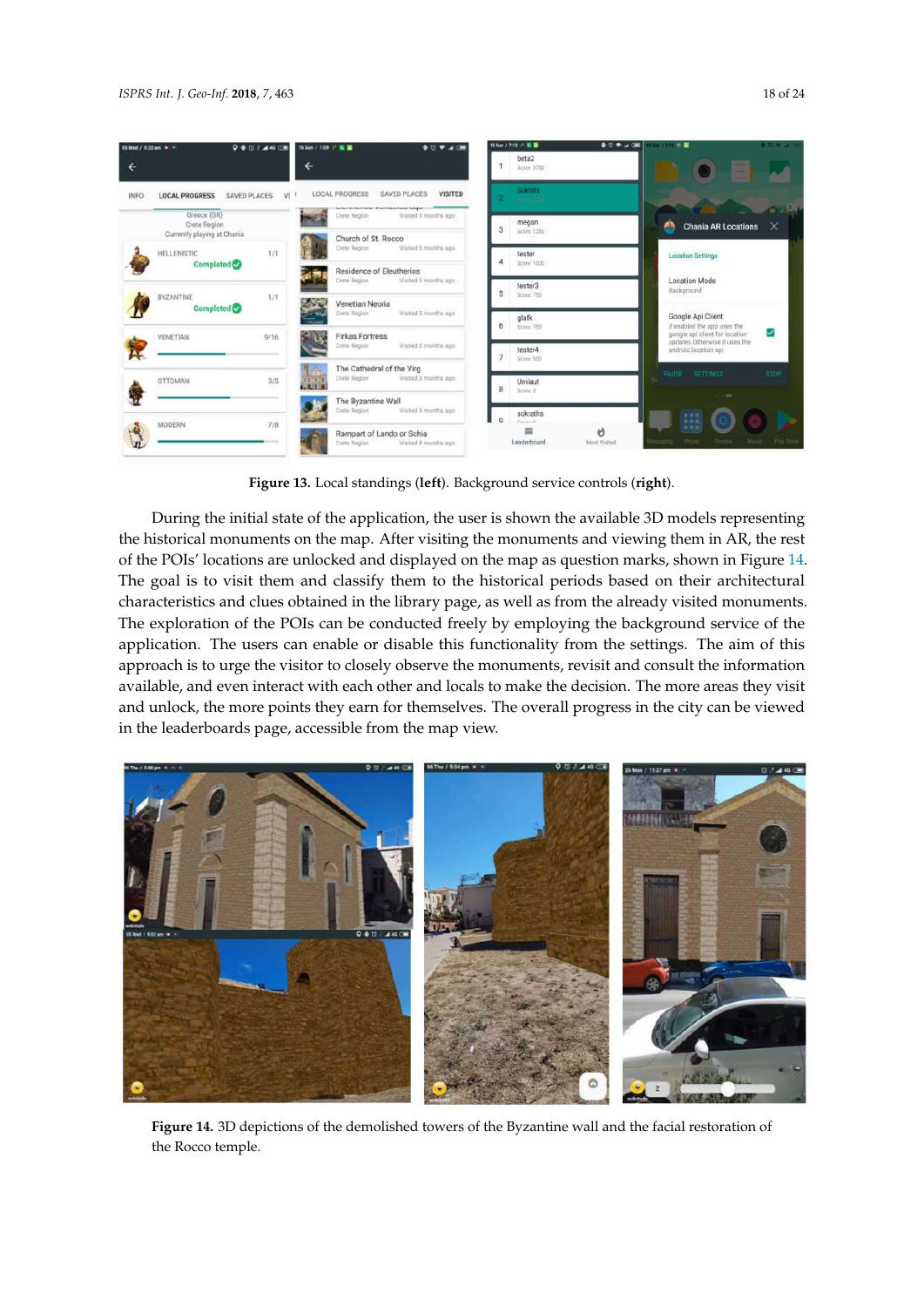The 3D models of the historical monuments are the main feature of the MAR activity, as shown in Figures [14](#page-17-1) and [15,](#page-18-0) situating 3D information in the context of the respective real-world surroundings. The 3D models are accessed from the navigation views. When the user is in close proximity to the monuments, the location event handler informs the views to update the content and enable the AR experiences. In this screen, a reconstructed 3D model of the monument is overlaid on the camera and the GPS and inertial sensors are exploited to display the monument on its real-world location. The users can freely move around the real-world site to view the monuments from all available angles. They can click on the model to get information or access the slider, available at the bottom right, to change the representation. The user can shift between visualizing the full-scale 3D model or specific reconstructed parts. It is possible (but not in this case) to download multiple reconstructions relevant to one building, potentially with each one representing more than one historical period, signifying the monument's evolution over time.

<span id="page-18-0"></span>

**Figure 15.** 3D depiction of the Glass Mosque featuring the now demolished minaret, as seen by the mobile's camera [\[36\]](#page-23-6).

<span id="page-18-1"></span>

**Figure 16.** Map activity user interface.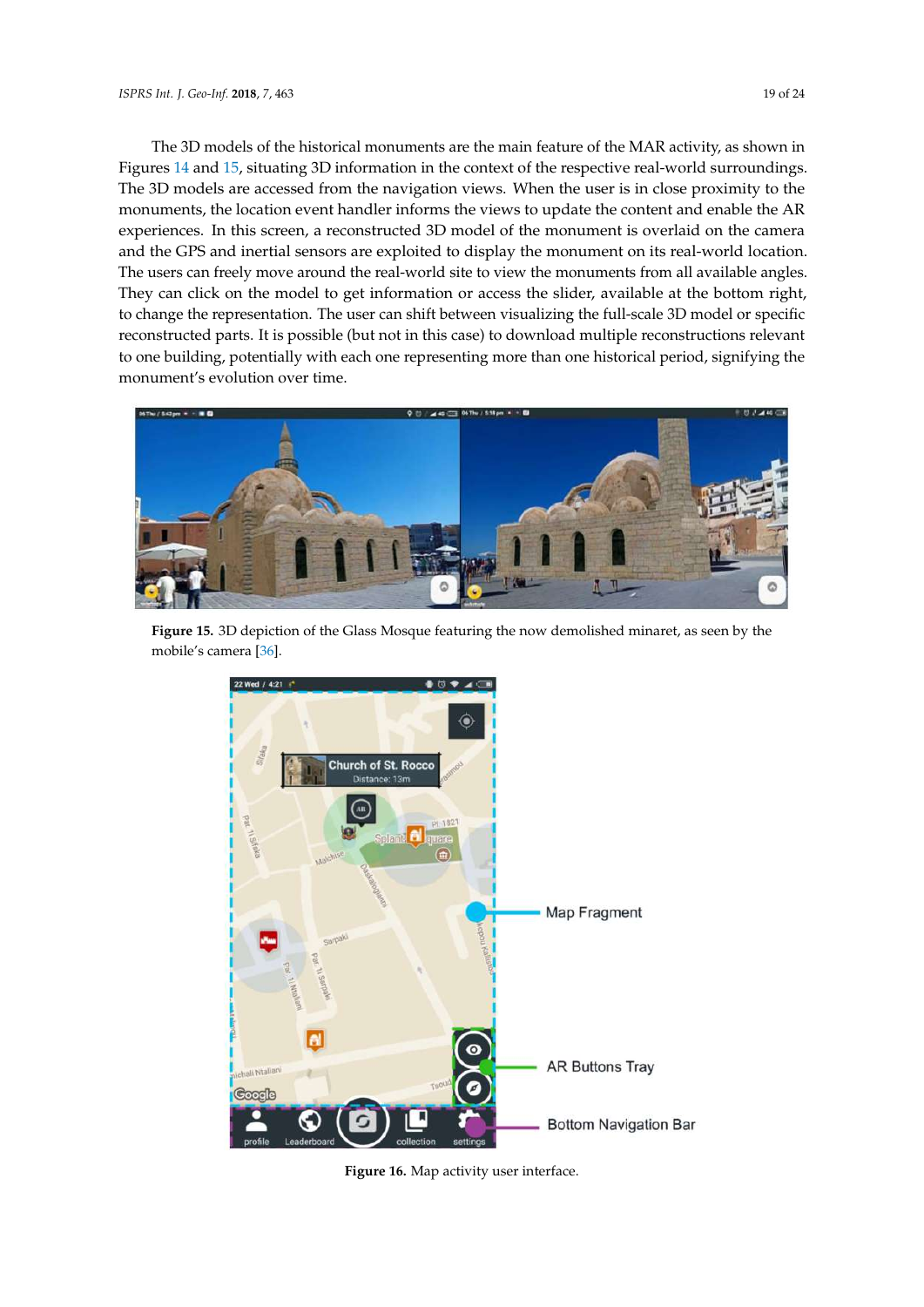The library page is where a collection of historical information is displayed. It consists of a view pager containing historical periods in chronological order. Each page has a historical briefing consisting of an image showing the active area for that period and a list including the monuments that have been correctly classified. The locked monuments are contained in a separate list at the end of the page.

The profile and leaderboard page follow the same architecture. In the profile page, the user can swap through pages containing personalized information, as well as observe local progress and lists of saved and visited places. By clicking on the progress plates, the users can be transported to the library for the selected period. By selecting a monument, users are transferred to specified detail pages unique to each monument. The leaderboard page can be used to get information about the city. The user's position is highlighted on a list showing the current standings for the city. User progress can be compared with that of other visitors (Figure [16\)](#page-18-1).

#### **6. Evaluation**

#### *6.1. Technical Evaluation*

Field tests were conducted by employing two devices, that is, a Samsung Galaxy S3 Neo (Android 4.4, RAM 1.4 GB, 1.2 GHz quad-core, Wi-Fi, GPS, geo-magnetic sensor, accelerometer, gyroscope) and a Xiaomi Redmi note 4xAndroid 6.0, RAM 4GB, 2GHz octa-core, GPS, Wi-Fi, geo-magnetic sensor, accelerometer, gyroscope). A large difference between the two devices concerning the accuracy of their GPS receivers was observed. The S3 Neo presented an average accuracy of eight meters, while the Redmi Note presented the expected accuracy of three meters. When placed at wider areas, both devices performed better, 3m for S3 Neo and 1.4m for Redmi Note. Although geo-location accuracy represents the confidence level of the receiver and is not precise, actual measurements remained consistent with the acquired values. This indicates that depending on the deployed device, the accuracy of the resulting AR registration may vary independent of the underlying implementation. In relation to orientation tracking, both devices performed as expected. Asboth devices are equipped with the same sensors, they performed similarly during the instant tracking testing.

A well-known issue concerning the instant tracking method is the inconsistency between our calculation of the device's orientation and the respective orientation calculated by the API. This measurement has been observed to vary by up to five degrees when the geo-magnetic sensor reports low accuracy values. This error is minimized by recalibrating the sensor while moving the device in an 'eight' figure motion. The user is informed when the sensor accuracy is low.

Another well-known AR issue occurs when the users leave the AR application's screen during tracking; for instance, when the phone rings. The users are required to return to the AR camera view and reinitiate tracking.

#### *6.2. User Evaluation*

In order to evaluate the resulting application, continuous informal usability tests were conducted throughout the development of the system, adopting the 'think aloud' method, while users experienced early versions of the app, on-site and in the lab. Quantitative evaluation metrics were not employed because of the complexity of the MAR experience in an outdoor, warm, busy environment. Detailed user comments were recorded.

The more persistent user comments discussed the accuracy of registration of the AR camera view during navigation. Most users found that the use of the camera instead of the map limited their movements and perception of their surroundings and refrained from using it besides when locating specific sites and classifying the monuments. During the classification process, the AR camera was useful as it helped locate the specified monument.

The AR camera in conjunction with the constant usage of the GPS for extended time periods resulted in rapid battery consumption. Addressing such issues, the AR camera view was defined as a standalone activity instead of a replacement to the map in the main activity.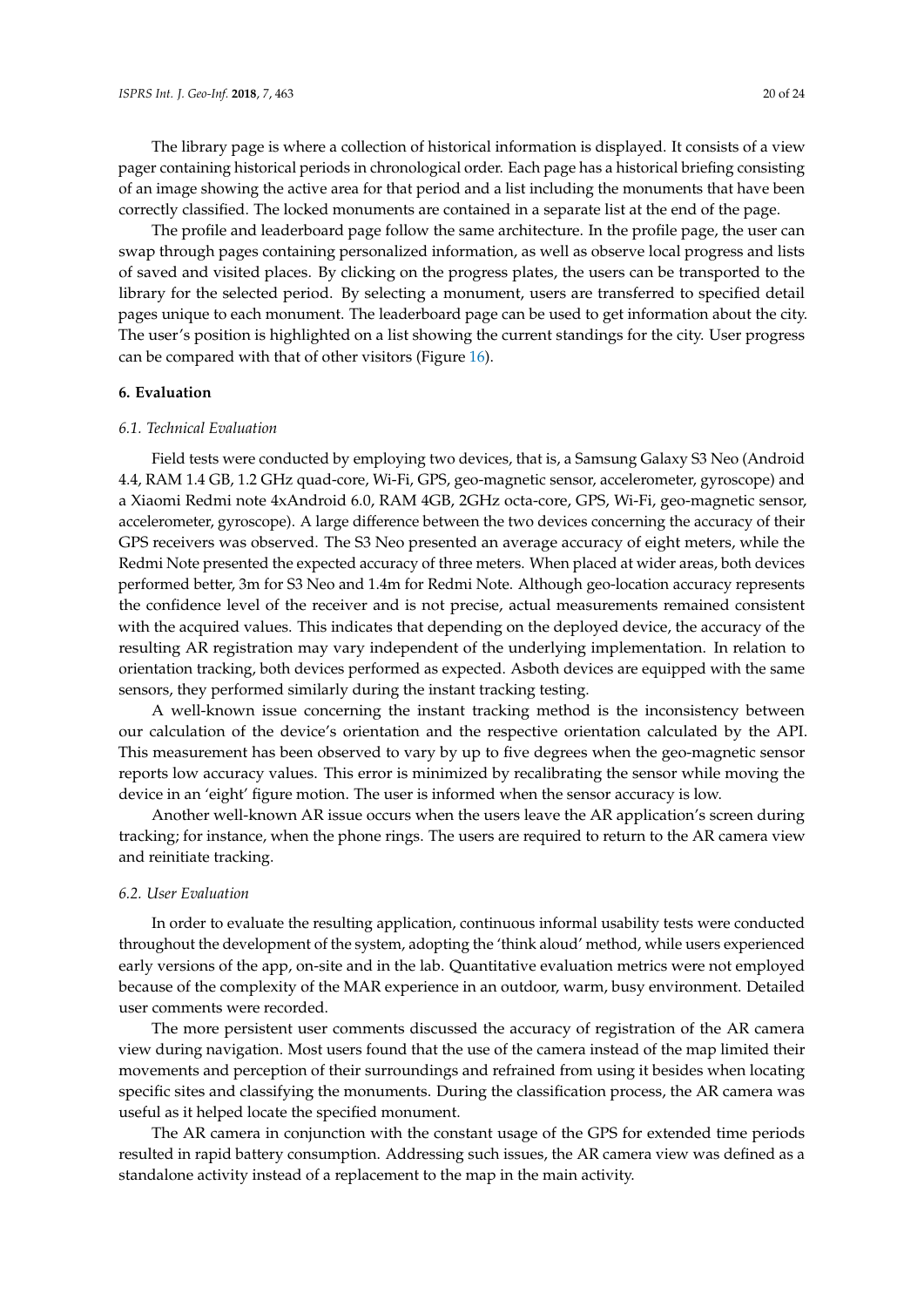User comments drove the development of the gallery as well as the 'save' option placed on the monument details page. The implemented functionality allowed users to save monuments from either the list in the collections screen or from the info window when pressing on the marker at the map screen. The info window functionality was mostly missed and the users found it useful to be able to save a monument to their visited places when browsing through its details. Therefore, this was transferred to the details page, while the list functionality remained as is. In relation to the gallery option, the initial design contained a link, which when pressed, the users transferred to a full screen view of the images. The users suggested that a gallery region should be included that shows the images in the details page and when an image is pressed, the application will then proceed to the full screen view of the images. The implemented region follows a carousel fashion where the users can swipe right and left in order to browse through the images. When an image is pressed, it is brought forward in full screen.

In relation to users' views regarding the AR experiences, users' reactions were quite positive. Most users had never been acquainted with a similar capability through their smart phones and were excited to view specific 3D reconstructions superimposed on real-world surroundings, visualized on their mobile phone's screen. Although the registration difficulty of accurately aligning 3D content was commented on by most users, the geo-location approach proved easy-to-use and intuitive. The instant tracking method proved challenging for an unaccustomed audience. However, after initial explanation and minimal guidance, users proceeded to experiment with 3D models placed on the annotated area, overlaid over the real-world building they represented, in its past state.

#### **7. Conclusions**

In this paper, we presented the design of a MAR application for consumer-grade mobile phones with the ultimate goal of increasing the synergy between visitors and cultural heritage sites. In addition to exploring standard web and application content, the proposed platform offers a novel approach for visualizing historical information on-site. By employing 3D models of the historical monuments through AR, user experience is enhanced, bridging the gap between digital content and the real-world environment. An expandable platform was put forward that can easily envelop additional historical sites requiring little preparation. The proposed system will enable future experts to display their digitized collections using varied forms of data presentation.

Although outdoor mobile augmented reality presents several localization and registration challenges, it provides novel experiences to a wide audience. The availability and technological advances of modern smartphones allow for the development of reliable AR experiences that enhance the understanding of historical datasets.

AR is a field that has just reached the wider public. Mobile AR is based on the limited processing power and tracking characteristics of today's technologies, making robust AR hard to achieve. However, AR is rapidly evolving with the addition of sophisticated tracking and registration algorithms, as well as specialized hardware.

Tracking and registration in AR are far from solved. Plugins that allow the development of AR applications based on game engines such as Unity3D and the Unreal engine, as well as new platforms for developers and novel displays, would allow a new generation of sophisticated interactions and high fidelity graphics, and would greatly improve user experience.

User-friendly authoring tools in order to create and publish content would contribute to AR's wide adoption. Experts could create new AR scenes by uploading media assets and placing them on a map, while users would be able to browse through the geo-located information and even create and modify their own content. By reducing the size of the assets, AR experiences could then be available over the Internet.

In its current state, the application presented in this paper does not support social interactions between the users, apart from the posted overall rankings. Extending the platform to include comments,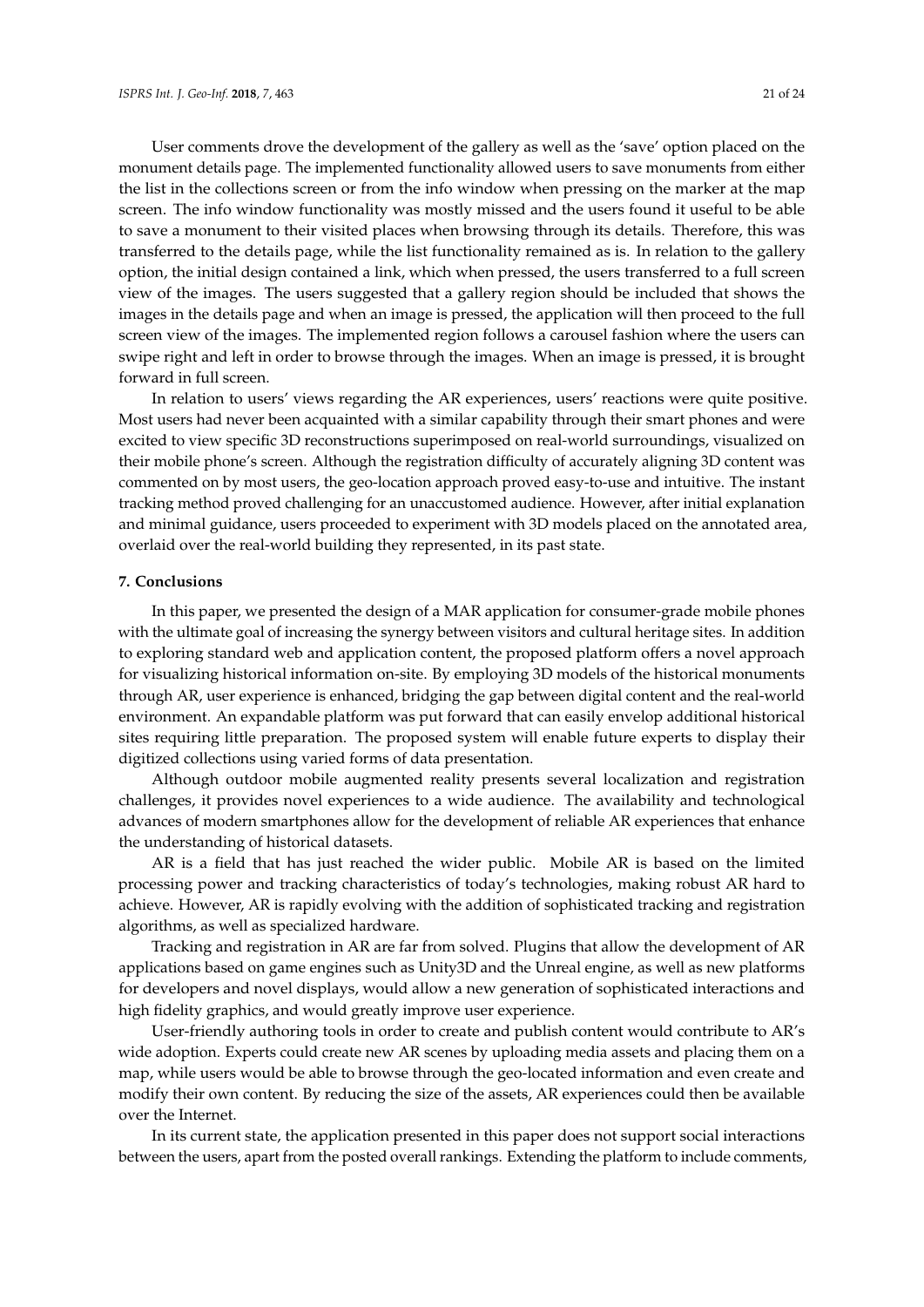likes, shares, and so on by adding a communication layer would increase users' interest in heritage sites and enhance motivation to engage with cultural applications.

Gamification around heritage sites and applications is gaining increasing value as it engages visitors and allows for new means of interacting with cultural heritage information. AR and VR are tools that the cultural heritage community could exploit so that interaction with historical datasets can be complemented by new forms of visualization and interaction. Combined with scavenging and treasure hunts, location-aware storytelling could enhance exciting immersive experiences related to cultural heritage awareness and increase visitor involvement and engagement.

**Author Contributions:** C.P. is responsible for data analysis, carrying out the on-site development, and implementation of the software. L.R. verified the geo-location methods. K.M. supervised the technical development of this work and provided the theoretical formalism. D.D. planned the historical routes and checked the historical validity of the imagery results. All authors discussed the results and contributed to the final manuscript.

**Funding:** This research received no external funding.

**Acknowledgments:** In this part, we would like to thank Wikitude for providing us with an educational license for their Augmented Reality SDK.

**Conflicts of Interest:** The authors declare no conflict of interest.

# **References**

- <span id="page-21-0"></span>1. Milgram, P.; Kishino, F. A taxonomy of mixed reality visual displays. *IEICE Trans. Inf. Syst.* **1994**, *E77-D*, 1321–1329.
- <span id="page-21-1"></span>2. Milgram, P.; Takemura, H.; Utsumi, A.; Kishino, F. Augmented reality: A class of displays on thereality-virtuality continuum. In Proceedings of the Telemanipulator and Telepresence Technologies, Boston, MA, USA, 31 October–1 November 1994; Volume 2351, pp. 282–292.
- <span id="page-21-2"></span>3. Mekni, M.; Lemieux, A. Augmented reality: Applications, challenges and future trends. In Proceedings of the 13th International Conference on Applied Computational Science of Recent Advances in Computer Engineering Series, Kuala Lampur, Malaysia, 23–25 April 2014; Volume 20, pp. 205–214.
- <span id="page-21-3"></span>4. Kersten, T.P.; Tschirschwitz, F.; Deggim, S. Development of a virtual museum including a 4d presentation of building history in virtual reality. In Proceedings of the International Archives of the Photogrammetry Remote Sensing and Spatial Information Sciences, 2017 3D Virtual Reconstruction and Visualization of Complex Architectures, Nafplio, Greece, 1–3 March 2017; Volume XLII-2/W3, pp. 361–367.
- <span id="page-21-4"></span>5. Kersten, T.P.; Tschirschwitz, F.; Lindstaedt, M.; Deggim, S. The historic wooden model of Solomon's Temple: 3D recording, modelling and immersive virtual reality visualisation. *J. Cult. Herit. Manag. Sustain. Dev.* **2018**. [\[CrossRef\]](http://dx.doi.org/10.1108/JCHMSD-09-2017-0067)
- <span id="page-21-5"></span>6. Azuma, R.T. A survey of augmented reality. *Presence* **1997**, *6*, 355–385. [\[CrossRef\]](http://dx.doi.org/10.1162/pres.1997.6.4.355)
- <span id="page-21-6"></span>7. Amin, D.; Govilkar, S. Comparative Study of Augmented reality SDKs. *Int. J. Comput. Sci. Appl.* **2015**, *5*, 11–26.
- <span id="page-21-7"></span>8. Mosque YialiTzami. Available online: <http://www.explorecrete.com/chania/EN-chania-07-mosque.html> (accessed on 10 July 2018).
- <span id="page-21-8"></span>9. Church of Saint Rocco. Available online: [http://www.chaniahistory.gr/index.php?option=com\\_k2&view=](http://www.chaniahistory.gr/index.php?option=com_k2&view=item&id=208:church-of-st-rocco&Itemid=1474&lang=en) [item&id=208:church-of-st-rocco&Itemid=1474&lang=en](http://www.chaniahistory.gr/index.php?option=com_k2&view=item&id=208:church-of-st-rocco&Itemid=1474&lang=en) (accessed on 10 July 2018).
- <span id="page-21-9"></span>10. Byzantine Wall of Chania. Available online: <https://www.kastra.eu/castleen.php?kastro=kydonia> (accessed on 10 July 2018).
- <span id="page-21-10"></span>11. Hildebrand, A.; Daehne, P.; Christou, I.T.; Demiris, A.; Diorinos, M.; Ioannidis, N.; Almeida, L.; Weidenhausen, J. Archeoguide: An Augmented Reality based System for Personalized Tours in Cultural Heritage Sites. In Proceedings of the International Symposium of Augmented Reality, Munich, Germany, 5–6 October 2000.
- <span id="page-21-11"></span>12. Stricker, D.; Karigiannis, J.; Christou, I.T.; Gleue, T.; Ioannidis, N. Augmented reality for visitors of cultural heritage sites. In Proceedings of the International Conference on Artistic, Cultural and scientific Aspects of Experimental Media spaces, Bonn, Germany, 21–22 September 2001.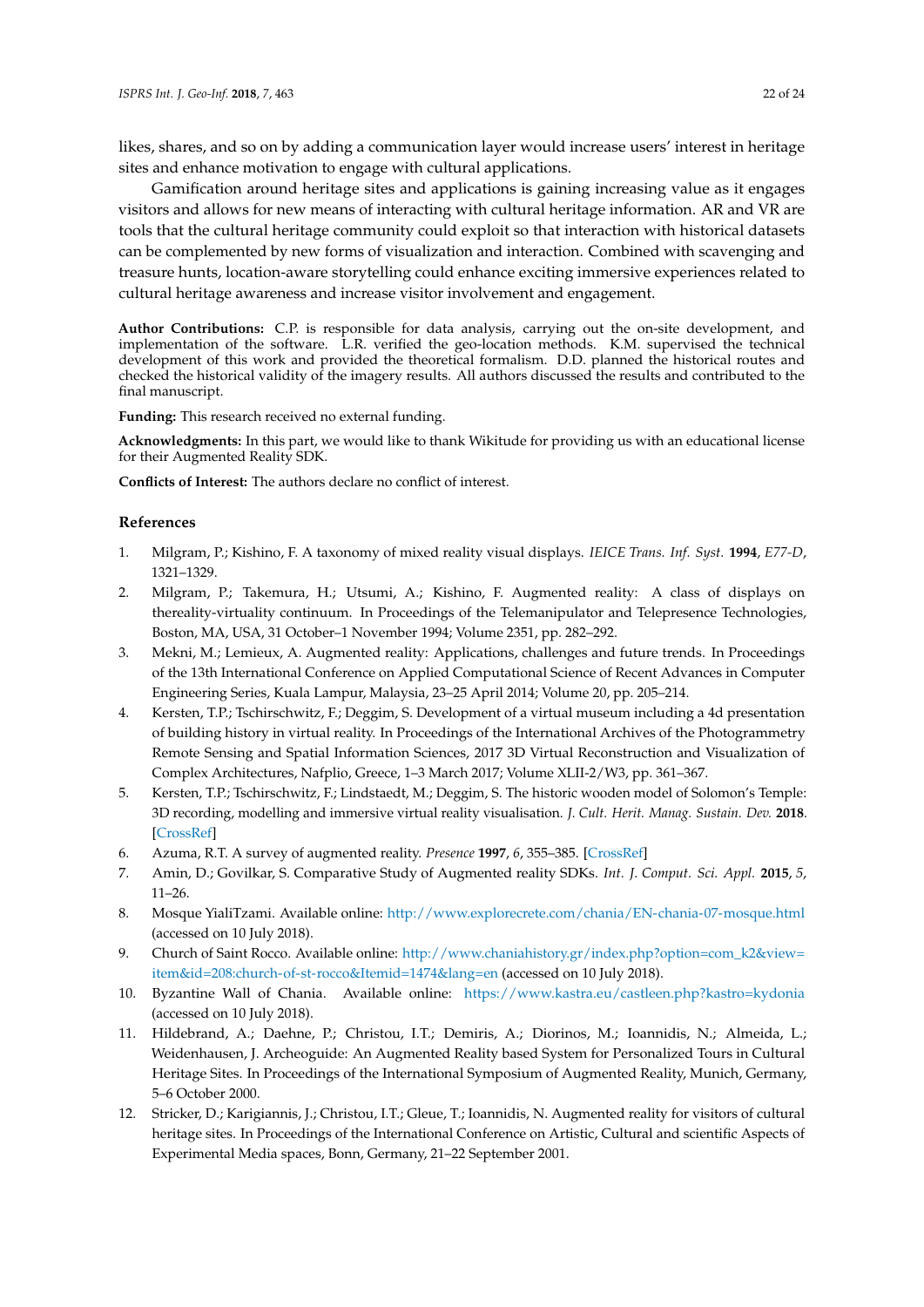- <span id="page-22-0"></span>13. Vlahakis, V.; Ioannidis, N.; Karigiannis, J.; Tsotros, M.; Gounaris, M.; Stricker, D.; Gleue, T.; Daehne, P.; Almaida, L. Archeoguide: An augmented reality guide for archaeological sites. *IEEE Comput. Gr. Appl.* **2002**, *22*, 52–59. [\[CrossRef\]](http://dx.doi.org/10.1109/MCG.2002.1028726)
- <span id="page-22-1"></span>14. Vlahakis, V.; Karigiannis, J.; Tsotros, M.; Gounaris, M.; Almeida, L.; Stricker, D.; Gleue, T.; Christou, I.T.; Carlucci, R.; Ioannidis, N. Archeoguide: First results of an augmented reality, mobile computing system in cultural heritage sites. In Proceedings of the 2001 VAST '01Conference on Virtual Reality, Archeology, and Cultural Heritage, Athens, Greece, 28–30 November 2001; ACM: New York, NY, USA, 2001; pp. 131–140.
- <span id="page-22-2"></span>15. Haugstvedt, A.C.; Krogstie, J. Mobile Augmented Reality for Cultural Heritage: A Technology Acceptance Study. In Proceedings of the IEEE International Symposium on Mixed and Augmented Reality, Science and Technology, Atlanda, Georgia, 5–8 November 2012; pp. 247–255.
- <span id="page-22-3"></span>16. Noh, Z.; Sunar, M.S.; Zhigeng, P. A Review on Augmented Reality for Virtual Heritage System. In Proceedings of the Edutainment '09 4th International Conference on E-Learning and Games: Learning by Playing, LNCS 5670, Banff, AB, Canada, 9–11 August 2009; Springer: Berlin/Heidelberg, Germany, 2009; pp. 50–61.
- <span id="page-22-4"></span>17. Zollner, M.; Keil, J.; Wüst, H.; Pletinckx, D. An augmented reality presentation system for remote cultural heritage site. In Proceedings of the 10th International Symposium on Virtual Reality, Archaeology and Cultural Heritage VAST 2009, Julians, Malta, 22–25 September 2009; Debattista, K., Perlingieri, C., Pitzalis, D., Spina, S., Eds.; University of Malta: Msida, Malta, 2009.
- <span id="page-22-5"></span>18. Sylaiou, S.; Mania, K.; Karoulis, A.; White, M. Exploring the Relationship between Presence and Enjoyment in a Virtual Museum. *Hum. Comput. Stud.* **2010**, *68*, 243–253. [\[CrossRef\]](http://dx.doi.org/10.1016/j.ijhcs.2009.11.002)
- <span id="page-22-6"></span>19. Wojciechowski, R.; Walczak, K.; White, M.; Cellary, W. Building virtual and augmented reality museum exhibitions. In Proceedings of the 9th International Conference on 3D Web Technology, Monterey, CA, USA, 5–8 April 2004; pp. 135–144.
- <span id="page-22-7"></span>20. Niedmermair, S.; Ferschin, P. An Augmented Reality Framework for On-Site Visualization of Archaeological Data. In Proceedings of the 16th International Conference on Cultural Heritage and New Technologies, Vienna, Austria, 12–15 November 2011; pp. 636–647.
- <span id="page-22-8"></span>21. Choudary, O.; Charvillat, V.; Grigoras, R.; Gurdjos, P. MARCH: Mobile augmented reality for cultural heritage. In Proceedings of the 17th MM '09ACM International Conference on Multimedia, Beijing, China, 19–24 October 2009.
- <span id="page-22-9"></span>22. Papagiannakis, G.; Magnenat-Thalmann, N. Virtual Worlds and Augmented Reality in Cultural Heritage Applications. In *Recording Modeling and Visualization of Cultural Heritage, Proceedings of the International Workshop, Centro Stefano Franscini, Monte Verita, Ascona, Switzerland, 22–27 May 2005*; Baltsavias, M., Gruen, A., van Gool, L., Pateraki, M., Eds.; Taylor and Francis Group: Boca Raton, FL, USA, 2006; pp. 419–430.
- <span id="page-22-10"></span>23. Papagiannakis, G.; Magnenat-Thalmann, N. Mobile Augmented Heritage: Enabling Human Life in Ancient Pompeii. *Int. J. Arch. Comput.* **2007**, *5*, 395–415. [\[CrossRef\]](http://dx.doi.org/10.1260/1478-0771.5.2.396)
- <span id="page-22-11"></span>24. Pacheco, D.; Wierenga, S.; Omedas, P.; Wilbricht, S.; Knoch, H.; Verschure, P.F.M.J. Spatializing experience: A framework for the geolocalization, visualization and exploration of historical data using VR/AR technologies. In Proceedings of the Virtual Reality International Conference, Laval, France, 9–11 April 2014.
- <span id="page-22-12"></span>25. Julier, S.J.; Schieck, A.F.; Blume, P.; Moutinho, A.; Koutsolampros, P.; Javornik, A.; Rovira, A.; Kostopoulou, E. VisAge: Augmented reality for heritage. In Proceedings of the 5th PerDis'16ACM International Symposium on Pervasive Displays, Oulu, Finland, 20–22 June 2016.
- <span id="page-22-13"></span>26. Lee, J.Y.; Lee, S.H.; Park, H.M.; Lee, S.K.; Choi, J.S.; Kwon, J.S. Design and implementation of a wearable AR annotation system using gaze interaction. In Proceedings of the Consumer Electronics (ICCE), Digest of Technical Papers, Las Vegas, NV, USA, 9–13 January 2010; pp. 185–186.
- <span id="page-22-14"></span>27. Hable, R.; Rößler, T.; Schuller, C. evoGuide: Implementation of a tour guide support solution with multimedia and augmented-reality content. In Proceedings of the 11th International Conference on Mobile and Ubiquitous Multimedia, Ulm, Germany, 4–6 December 2012.
- <span id="page-22-15"></span>28. Fritz, F.; Susperregui, A.; Linaza, M. Enhancing cultural tourism experiences with augmented reality technologies. In Proceedings of the 6th International Symposium on Virtual Reality, Archaeology and Cultural Heritage (VAST), Pisa, Italy, 8–11 November 2005.
- <span id="page-22-16"></span>29. Martinez, M.; Munoz, G. Designing augmented interfaces for guided tours using multimedia sketches. In *MIXER*; Citeseer: University Park, PA, USA, 2004.